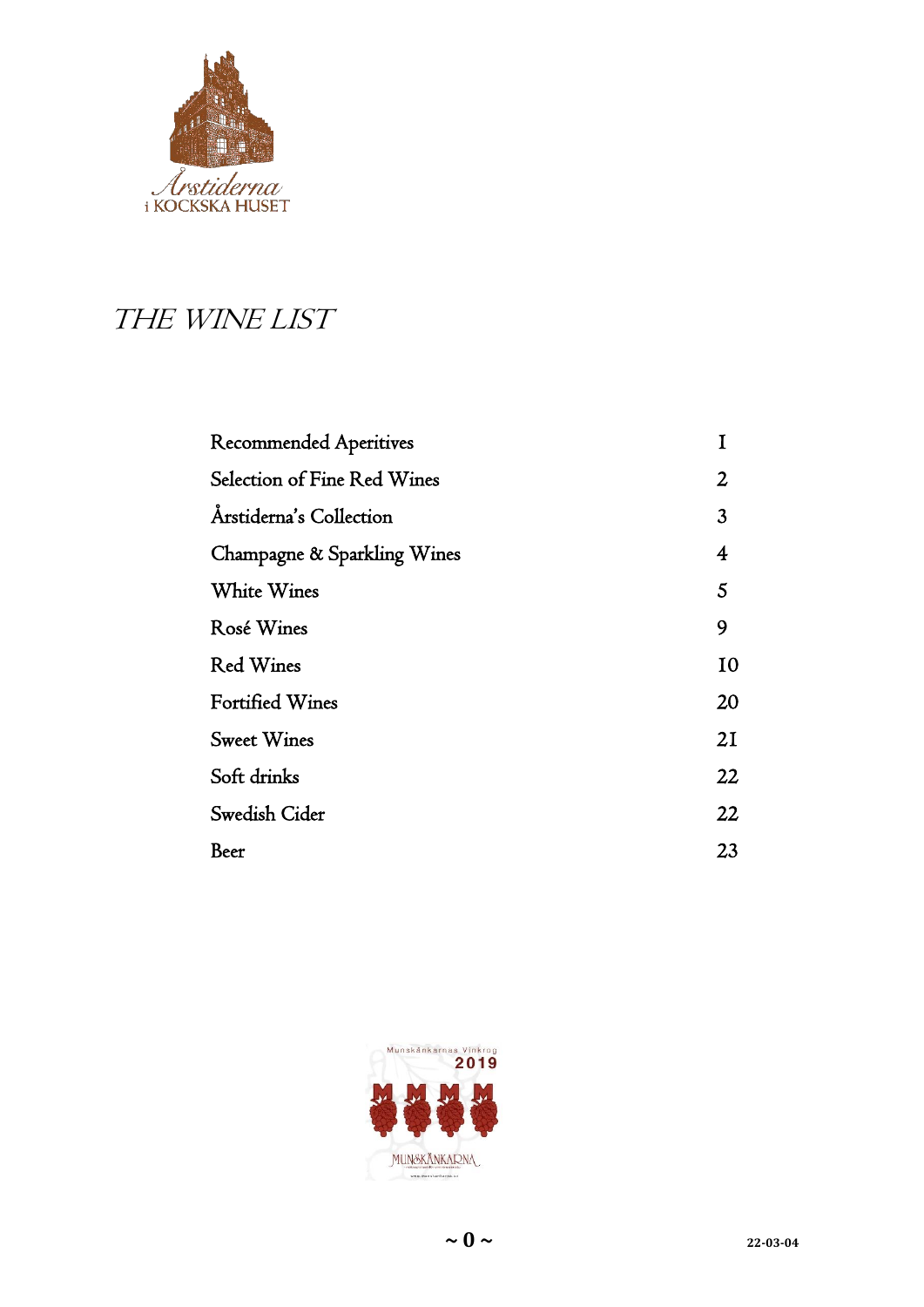### Recommended Aperitives

### Champagne & Sparkling Wine

|                                          | Glass Bottle |
|------------------------------------------|--------------|
| Pieplow's Champagne Mandois Brut Origine | 165: 920:    |
| Cava 1551, Codorníu, Catalonia           | 115: 525:    |
| Prosecco Treviso DOC Cuvée, Veneto       | 125: 595:    |

#### Sparkling Cocktails

| Classical Champagne Kir Royal            | $185:-$  |
|------------------------------------------|----------|
| Sparkling Kir Royal                      | $125: -$ |
| Low alcohol Kir Royal                    | $75: -$  |
| Champagne Aperol La Cocchi Rosa Spritz   | $165:-$  |
| Cava Aperol La Cocchi Rosa Spritz        | $115: -$ |
| Low alcohol Aperol La Cocchi Rosa Spritz | $65:-$   |
| Orange Champagne Bucks Fizz              | $I65:-$  |
| Orange Cava Bucks Fizz                   | $115: -$ |
| Low alcohol Bucks Fizz                   | $65: -$  |

#### Classical Cocktails

195:- / 6cl

Moscow Mule (Smirnoff vodka, lime, ginger beer) Margarita (Don Julio Blanco tequila, cointreau, lime) Espresso Martini (Smirnoff vodka, kahlúa, espresso) Dry Martini (Citadelle gin, noilly prat, olive) Manhattan (Seagram's VO Canadian whisky, martini rosso, bitter) Daiquiri (Havana Club rom, lime) Whiskey Sour (Woodford Reserve bourbon, lemon) Hernö Negroni (Hernö gin, Campari, Martini rosso) White Negroni (Tanqueray Gin, Suze, Martini bianco) Old Fashioned (Woodford Reserve bourbon, bitter, soda) Irish Coffee (Jameson whiskey, coffee, cream)

#### Gin & Tonic

|                                                  | 4cl           | 6cl           |
|--------------------------------------------------|---------------|---------------|
| Hendricks, Schweppes Pink Pepper Tonic           | $150:- 195:-$ |               |
| Tanqueray Sevilla, Fentimans Mediterrenean Tonic |               | $150:- 195:-$ |
| Gordons Gin, Schweppes Tonic                     |               | $135:- 175:-$ |

Please ask to see our selection of fine single malt whisky.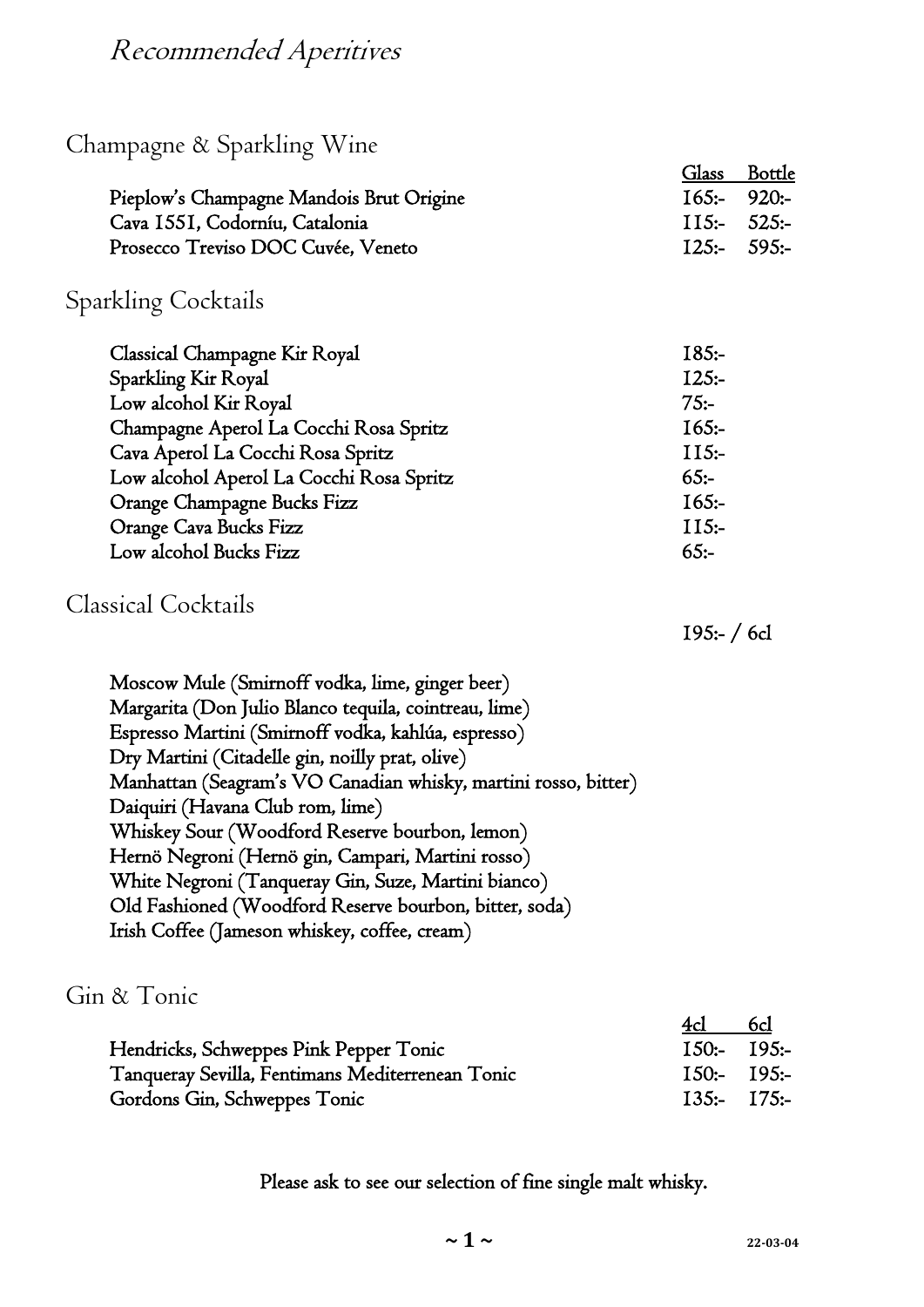# Selection of Fine Red Wines

#### (All wines are stored in optimal conditions at 17.1ºC and 38% humidity)

### Bordeaux, France

| 2010<br>2009<br>2015<br>1997<br>2014<br>1985<br>2002<br>2000 | Château Lafon-Rochet 4ème Grand Cru Classé, Saint Estèphe<br>Château Lafon-Rochet 4ème Grand Cru Classé, Saint Estèphe<br>Château Beychevelle 4ème Grand Cru Classé, Saint Julien<br>Château Léoville-Marquis de Las Cases 2ème Grand Cru Classé, Saint Julien<br>Château Gruaud Larose 2ème Grand Cru Classé, Saint-Julien<br>Château Ducru-Beaucaillou 2ème Grand Cru Classé, Saint Julien<br>Château Cheval Blanc I er Grand Cru Classé, Saint Emilion<br>Château Certan de May de Certan, Pomerol | 2 150:-<br>$2$ 150:-<br>$3450:-$<br>$3950:-$<br>$2650: -$<br>4 250:-<br>9 100:-<br>2 800:- |
|--------------------------------------------------------------|-------------------------------------------------------------------------------------------------------------------------------------------------------------------------------------------------------------------------------------------------------------------------------------------------------------------------------------------------------------------------------------------------------------------------------------------------------------------------------------------------------|--------------------------------------------------------------------------------------------|
|                                                              | Rhône Valley, France                                                                                                                                                                                                                                                                                                                                                                                                                                                                                  |                                                                                            |
| 1997<br>2018                                                 | Côte-Rôtie La Turque Guigal<br>Châteauneuf-du-Pape Vieux Télégraphe                                                                                                                                                                                                                                                                                                                                                                                                                                   | $6450:-$<br>$2300:-$                                                                       |
|                                                              | Tuscany, Italy                                                                                                                                                                                                                                                                                                                                                                                                                                                                                        |                                                                                            |
| 2015<br>2012<br>2016<br>2012                                 | Sassicia IGT Tenuta San Guido, Bolgheri<br>Ornellaia Tenuta dell'Ornellaia - Vendemmia D'Artista "L'Incanto"<br>Ornellaia IGT Tenuta dell'Ornellaia, Bolgheri<br>Ornellaia IGT Tenuta dell'Ornellaia, Bolgheri                                                                                                                                                                                                                                                                                        | $6900:-$<br>5 600:-<br>$3900:-$<br>4 3 5 0:-                                               |
|                                                              | Piemonte, Italy                                                                                                                                                                                                                                                                                                                                                                                                                                                                                       |                                                                                            |
| 2004                                                         | Gaja Sori San Lorenzo Barbaresco DOC Angelo Gaja                                                                                                                                                                                                                                                                                                                                                                                                                                                      | 4200:                                                                                      |
|                                                              | Ribera Del Duero & Rioja, Spain                                                                                                                                                                                                                                                                                                                                                                                                                                                                       |                                                                                            |
| 2005<br>2016<br><b>2001</b>                                  | Vega-Sicilia Unico Gran Reserva<br>Flor de Pingus<br>Viña Bosconia Reserva, Vinã Tondonia                                                                                                                                                                                                                                                                                                                                                                                                             | $8900:-$<br>$2\,100$ :-<br>$2\,100:$                                                       |
|                                                              | Napa Valley, United States                                                                                                                                                                                                                                                                                                                                                                                                                                                                            |                                                                                            |
| 2016<br>2016                                                 | Opus One, Rothschild & Mondavi<br>Overture, Rothschild & Mondavi                                                                                                                                                                                                                                                                                                                                                                                                                                      | $5900:-$<br>$2900:-$                                                                       |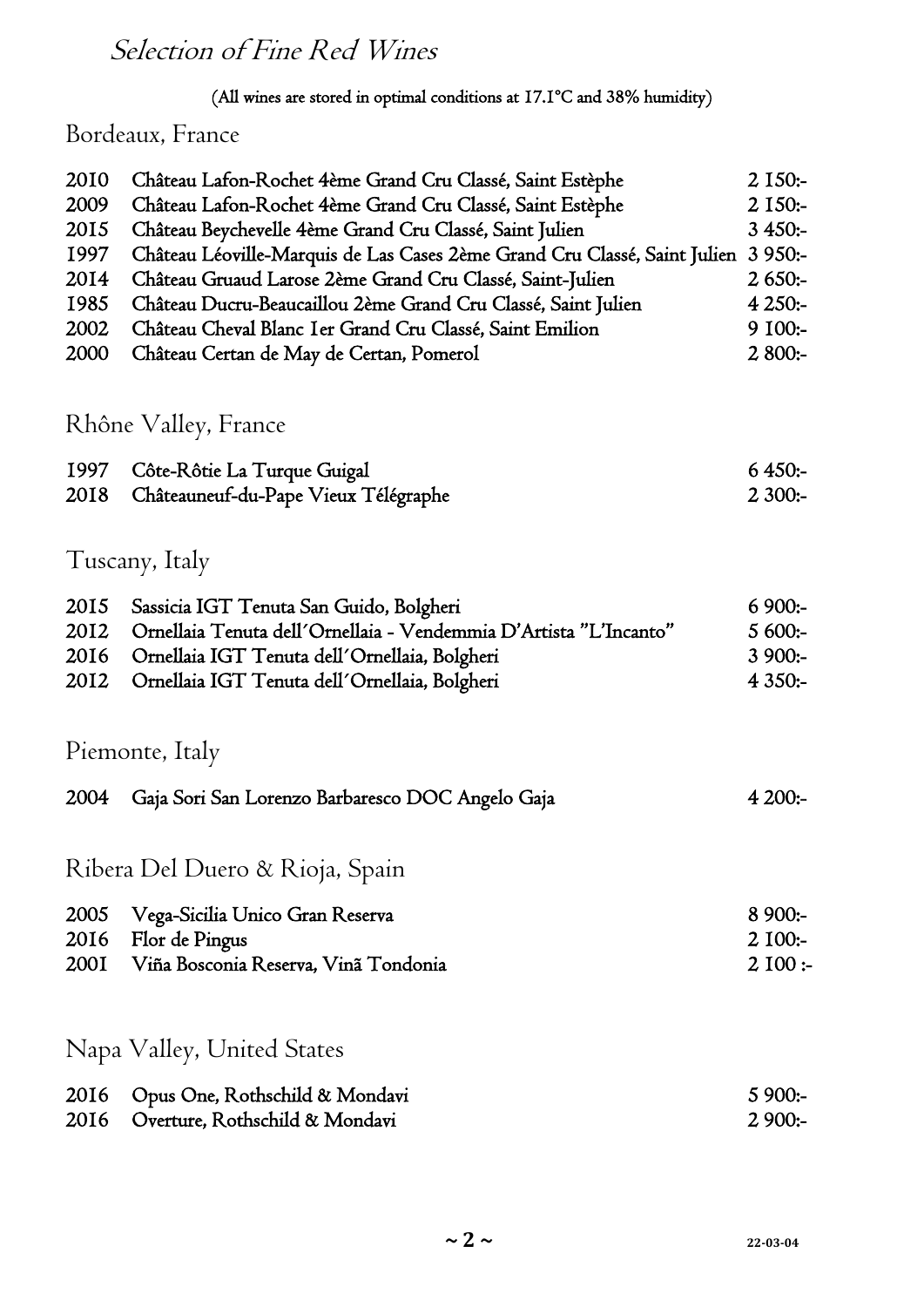# Årstiderna's Collection

#### White Wine

|      |                                                        |               | Glass Bottle |
|------|--------------------------------------------------------|---------------|--------------|
| 2020 | Chablis Louis Moreau, Bourgogne, France                | $190:-$       | $790:-$      |
| 2020 | Clos de Nouys, Chenin Blanc, Vouvray, Loire, France    | $155:- 625:-$ |              |
| 2020 | Battenfeld Spanier Riesling, Rheinhessen, Germany      | 130:525:      |              |
| 2020 | Berthier Sauvignon Blanc, Menetou-Salon, Loire, France | $170:-$       | 680:         |
|      | 2020 Sereole Soave, Bertani, Veneto, Italy             | 120:          | 495:         |
| 2020 | Leirana Albariño, Spain                                | $135:- 550:-$ |              |
| 2019 | Canyon Road Pinot Grigio, California, USA              |               | 130: 525:    |
| 2018 | Woodbridge Chardonnay, California, USA                 | I45: 580:     |              |

## Red Wine

| 2019 | Catena, Bodegas Zapata Malbec, Mendoza, Argentina     | $I45:- 580:-$ |         |
|------|-------------------------------------------------------|---------------|---------|
| 2019 | Zweigelt, Weingut Wohlmuth, Südsteiermark, Austria    | 130: 525:     |         |
| 2018 | Salterio Rosso Di Montepulciano, Tuscany, Italy       | I45: 580:     |         |
| 2020 | Barolo DOCG Villa Forte, Piemonte, Italy              | $170:-$       | -:680   |
|      | 2019 Paul Buisse Les Parcelles, Chinon, Loire, France | $130:- 525:-$ |         |
|      | 2019 Arthesis Côtes-du-Rhône Villages, Ogier, France  | $130:- 525:-$ |         |
| 2019 | Torres Salmos DO Priorat, Spain                       | $220:-$       | $890:-$ |
| 2017 | Alto Rouge, Stellenbosch, South Africa                | $I45:- 590:-$ |         |
|      | 2019 Mondavi Pinot Noir, California, USA              | 145:580:      |         |

#### Rosé Wine

| 2020       | Château Barbebelle Fleuri, Coteaux d'Aix-en-Provence, France | <b>130:-</b> | $525:-$          |
|------------|--------------------------------------------------------------|--------------|------------------|
| Sweet Wine |                                                              |              |                  |
| NV         | Clos de Nouys, Vouvray Sec, Loire                            | $90:-$       | 650 :-/75cl      |
| 2015       | Bertani Recioto della Valpolicella Classico, Veneto Italy    | $90:-$       | $540$ :-/ $50c1$ |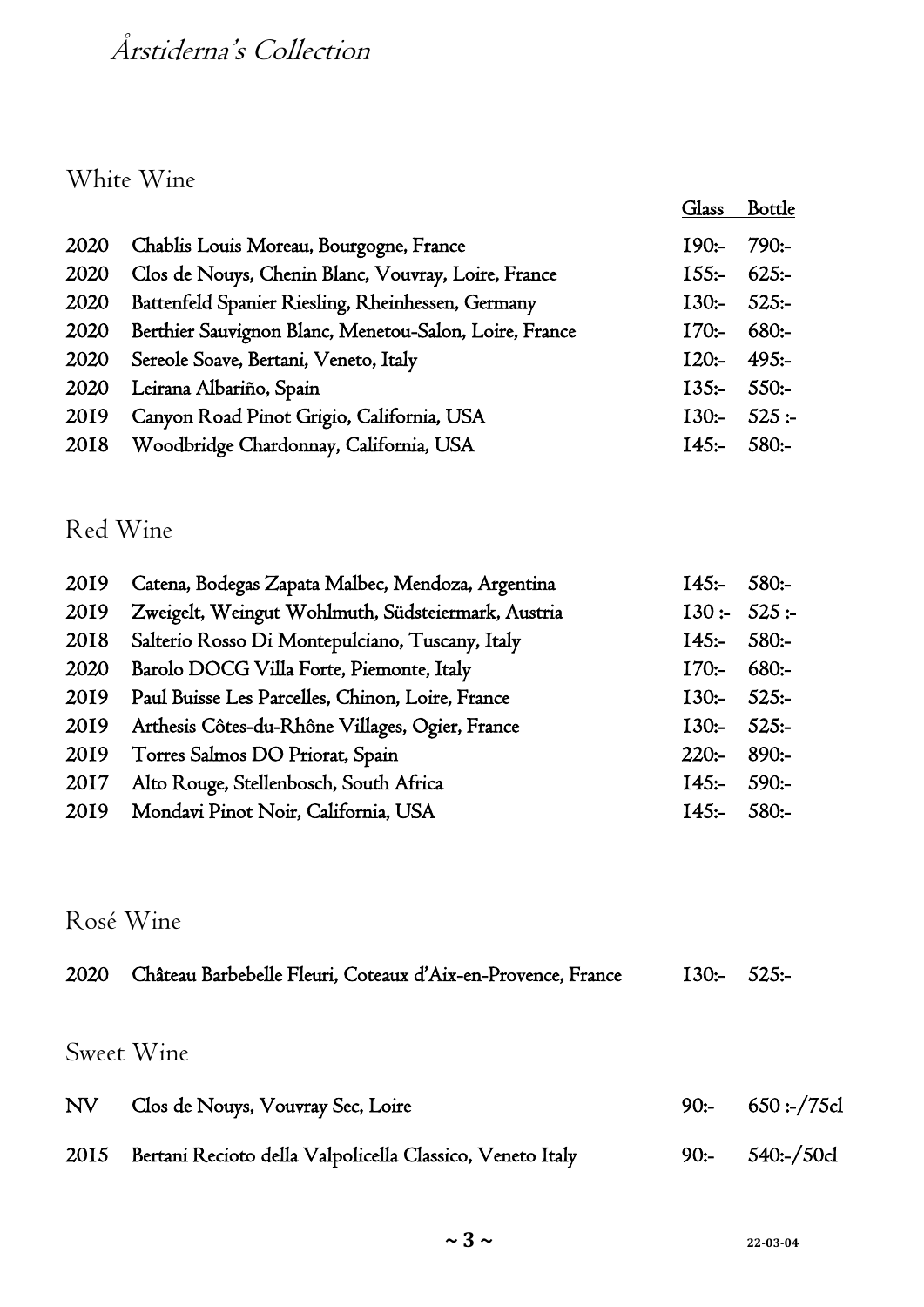(Our Champagne is stored in optimal conditions at 9.6ºC and 46% humidity)

| <b>NV</b> | Mandois Brut Origine                               |          | $920:-$                  |
|-----------|----------------------------------------------------|----------|--------------------------|
| 2000      | Orpale Grand Cru Blanc de Blancs "by Doucet"       | Magnum   | 4 900:-/150cl            |
| 2002      | Orpale Grand Cru Blanc de Blancs de Saint Gall     |          | I 900:-                  |
| 2008      | Louis Roederer Cristal Grand Cru                   |          | $4950:-$                 |
| $N\!V$    | Louis Roederer Carte Blanche Demi-Sec              |          | 880:-                    |
| 1995      | Jacquesson Grand Vin Signature                     |          | $3950:-$                 |
| NV        | <b>Bollinger Special Cuvée</b>                     |          | I 490:-                  |
| NV        | Veuve Clicquot Ponsardin "Gula Ankan"              |          | Methuselah 9 900:-/600cl |
| <b>NV</b> | Veuve Clicquot Ponsardin "Gula Ankan"              |          | I 100:-                  |
| <b>NV</b> | Lanson Black Label Brut                            |          | $950:-$                  |
| NV        | Amazone de Palmer & Co Brut                        |          | $I450:-$                 |
| 2012      | Palmer & Co Vintage                                |          | 990:-                    |
| NV        | Palmer & Co Brut Réserve                           |          | 880:-                    |
| NV        | Palmer & Co Brut Réserve                           | Magnum   | $1650$ :-/150cl          |
| NV        | Palmer & Co Brut Réserve                           | Fillette | $495:-/37,5c1$           |
| 2015      | Palmer & Co Blanc de Blancs                        |          | $1090: -$                |
| NV        | Deutz Brut Rosé                                    |          | $1095: -$                |
| 2008      | Deutz Demi-Sec                                     |          | $1295: -$                |
| NV        | Jean Laurent Blanc de Noirs                        |          | $890:-$                  |
| NV        | André Clouet Rosé                                  |          | $890:-$                  |
| $N\!V$    | Pierre Launois Grand Cru Blanc de Blancs           |          | 950:                     |
| 2007      | Pierre Launois Grand Cru Blanc de Blancs Millesime |          | $I$ 195:-                |
| NV        | Longitude BdB Champagne Larmandier-Bernier         |          | 1050:                    |
| 2012      | J Lassalle Special Club                            |          | $I$ 450:-                |
| NV        | Egly-Ouriet Brut Grand Cru Tradition               |          | 1900:                    |
| NV        | Diebolt-Vallois Prestige Brut Blanc de Blancs      |          | 1050:                    |
| 2009      | Billecart-Salmon Vintage                           |          | 1750:                    |
| 2008      | Billecart-Salmon Cuvée Elisabeth                   |          | 2600:                    |
| 2004      | Billecart-Salmon Vintage                           | Magnum   | 3000:                    |

Sparkling

| ${\rm NV}$ | Cava 1551, Codorníu, Catalonia Spain                       | 525:    |
|------------|------------------------------------------------------------|---------|
| ${\rm NV}$ | Prosecco Treviso DOC Cuvée, Veneto Italy                   | $595:-$ |
| ${\rm NV}$ | Crémant Blanc de Blancs, Caves de Bailly, Bourgogne France | $570:-$ |
| ${\rm NV}$ | Codorníu Ecológica Brut 0,5% Spain                         | $375:-$ |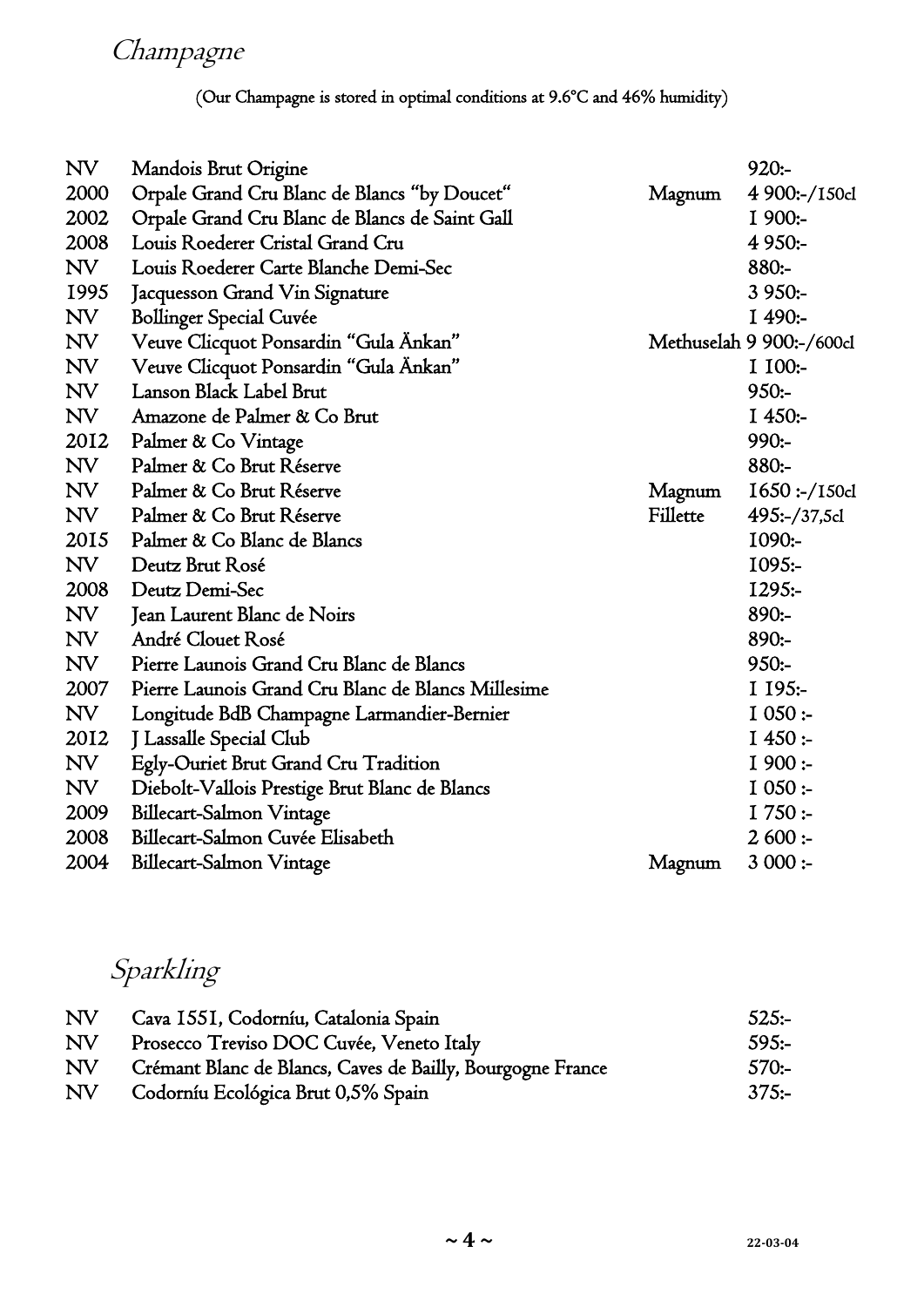# White wines

# Austria

| 2019 Weingut Bründlmayer Kamptaler Terrassen Kamptal | $550:-$ |
|------------------------------------------------------|---------|
| Grüner Veltliner                                     |         |

# France

## Alsace

|             | Riesling                                        |        |          |
|-------------|-------------------------------------------------|--------|----------|
| 2000        | Cuvée Frederic Emile Domaine Trimbach           |        | I 150:-  |
| 2014        | Schlossberg Grand Cru Domaine Paul Blanck       |        | $850:-$  |
| 2019        | Réserve Domaine Fernand Engel                   |        | $620: -$ |
|             |                                                 |        |          |
|             | Pinot Gris                                      |        |          |
| 2015        | Furstentum Grand Cru Domaine Paul Blanc         |        | $890:-$  |
| 2017        | Réserve Domaine Fernand Engel                   |        | $650:-$  |
|             |                                                 |        |          |
|             | Gewurztraminer                                  |        |          |
| 2009        | Furstentum Grand Cru Domaine Paul Blanck        |        | $890:-$  |
| 2012        | Herrenweg de Turckheim Domaine Zind Humbrecht   |        | $920:-$  |
| 2016        | <b>Domaine Paul Blanc</b>                       |        | $560: -$ |
|             |                                                 |        |          |
|             | Pinot Blanc                                     |        |          |
| 2016        | Domaine Paul Blanck                             | Magnum | $990:-$  |
|             | 2009 Réserve Clos des Dapucins Domaine Weinbach |        | 650:     |
|             | 2018 Réserve Domaine Fernand Engel              |        | $550: -$ |
|             |                                                 |        |          |
|             | Auxerrois                                       |        |          |
| 2016        | Vieilles Vignes Domaine Paul Blanc              |        | 490:     |
|             |                                                 |        |          |
|             | Sylvaner                                        |        |          |
| 2015        | Renaissance Domaine Fernand Engel               |        | $620: -$ |
|             |                                                 |        |          |
|             | Muscat                                          |        |          |
| <b>2000</b> | Herrenweg de Turckheim Domaine Zind Humbrecht   |        | 765:     |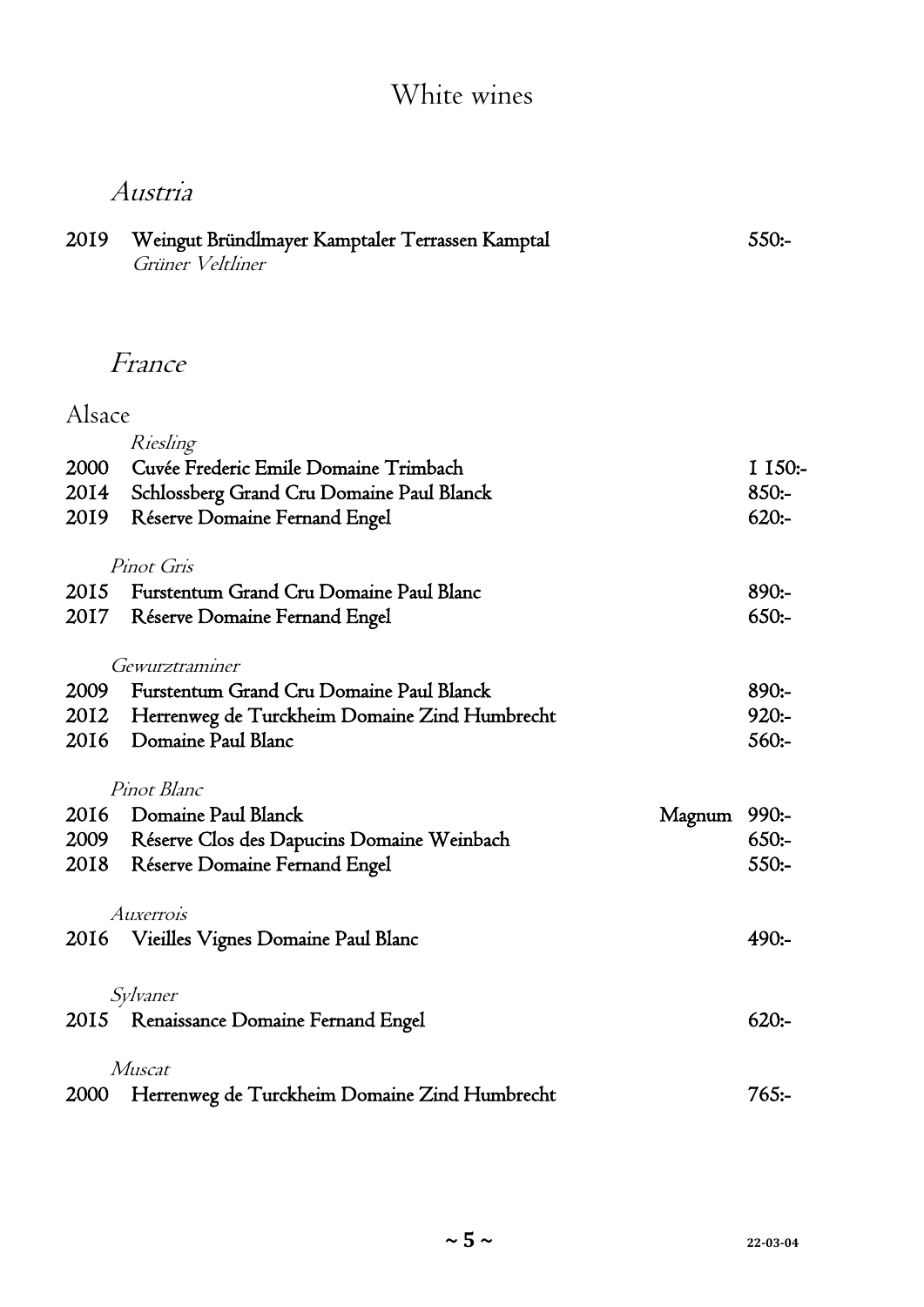#### Bordeaux

| 2016 Château Valoux, Pessac-Léognan | 750:- |
|-------------------------------------|-------|
| <i>Sauvignon Blanc</i>              |       |
| 2017 Dourthe No I                   | 490:  |
| Sauvignon Blanc                     |       |

Bourgogne

|      | 2016 * Chablis Grand Cru "Bougros" La Chablisienne    | $995:-$   |
|------|-------------------------------------------------------|-----------|
| 2014 | Chablis Grand Cru "Vaudésir" Camille Besson           | $I050: -$ |
| 2019 | Chablis I <sup>er</sup> Cru "Vaillons" Camille Besson | $890:-$   |
|      | 2018 Chablis Pattes Loup Mise Tardive Thomas Pico     | 890:      |
| 2020 | Chablis "Vieilles Vignes" Pascal Bouchard             | $650:-$   |
|      | 2020 Chablis Louis Moreau, Bourgogne, France          | $790:-$   |

| 2015 | * Corton-Charlemagne Grand Cru Villamont, Côte de Beaune                              | 2 750:-   |
|------|---------------------------------------------------------------------------------------|-----------|
| 2015 | * Puligny-Montrachet I <sup>er</sup> Cru "Clavoillons" Alain Chavy, Côte de Beaune    | 2250:     |
| 2017 | * Chassagne-Montrachet I <sup>er</sup> Cru "Clos Maltroie" Niellon, Côte de Beaune    | $2$ 150:- |
| 2017 | * Puligny-Montrachet I <sup>er</sup> Cru "Champ Gain" Faiveley, Côte de Beaune        | 2250:     |
| 2015 | * Pernand-Vergelesses I <sup>er</sup> Cru "Sous Frétille" L. Le Moine, Côte de Beaune | $2050:-$  |
| 2015 | Chassagne-Montrachet I <sup>er</sup> Cru "Les Embazées" Villamont, Côte de Beaune     | $1450:-$  |
| 2017 | Chassagne-Montrachet Michel Niellon, Côte de Beaune                                   | $1250: -$ |
| 2016 | Saint-Aubin I <sup>er</sup> Cru "Les Champlots " Villamont, Côte de Beaune            | I 150:-   |
| 2017 | Meursault Nuiton-Beaunoy, Côte de Beaune                                              | $950:-$   |
| 2017 | Pouilly-Fuissé Louis Jadot, Maconnais                                                 | $850:-$   |
| 2017 | Pouilly-Fuissé "Terres du Menhir" Gilles Morat, Maconnais                             | $790:-$   |
| 2017 | Viré Clessé Cuvée Spéciale André Bonhomme, Maconnaise                                 | 690:      |
| 2019 | Rully "Les Villeranges" Faiveley, Chalonnaise                                         | 940:      |
| 2020 | Laroche Bourgogne Réserve, Bourgogne                                                  | 590:      |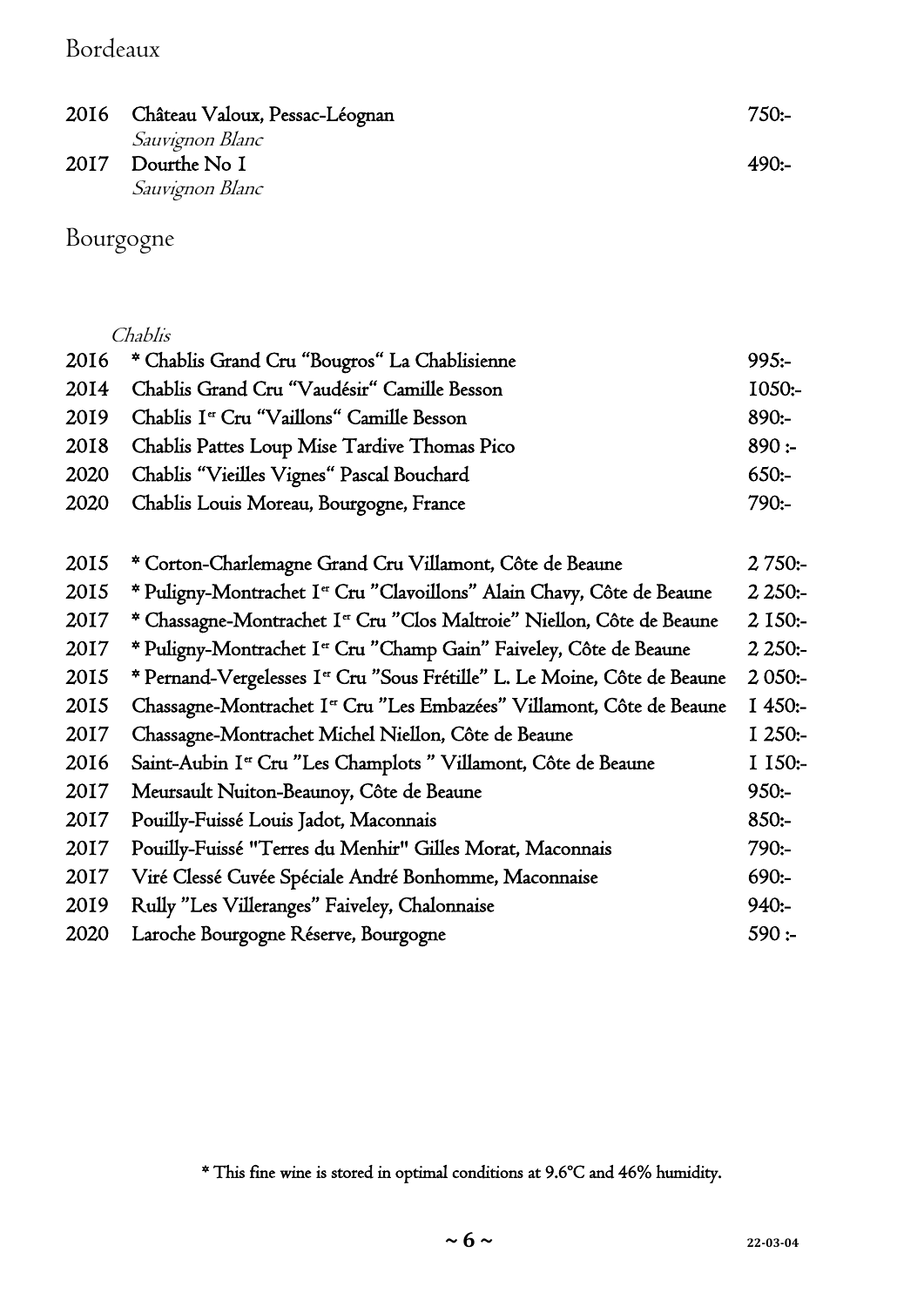## Loire

| 1992         | Clos de la Coulée de Serrant, Nicolas Joly Vignobles<br>Chenin Blanc                                         | 990:            |
|--------------|--------------------------------------------------------------------------------------------------------------|-----------------|
| 2020         | Berthier, Menetou-Salon, Loire, France                                                                       | 680:            |
| 2018<br>2020 | Sauvignon Blanc<br>Sancerre Paul Cherrier, Vincent Grall<br>Sauvignon Blanc<br>Clos de Nouys, Vouvray, Loire | $590:-$<br>625: |
|              | Chenin Blanc                                                                                                 |                 |

#### Jura

| 2018 | Domaine del a Borde, Vice Versa, Arbois, Jura    | 850:    |
|------|--------------------------------------------------|---------|
|      | Savagnin                                         |         |
| 2019 | Domaine del a Borde, Nature Ouillé, Arbois, Jura | $980 -$ |
|      | Savagnin                                         |         |
|      |                                                  |         |

#### Languedoc

| 2017 Picpoul de Pinet Moulin de Gassac, Languedoc | 490: |
|---------------------------------------------------|------|
| Picpoul                                           |      |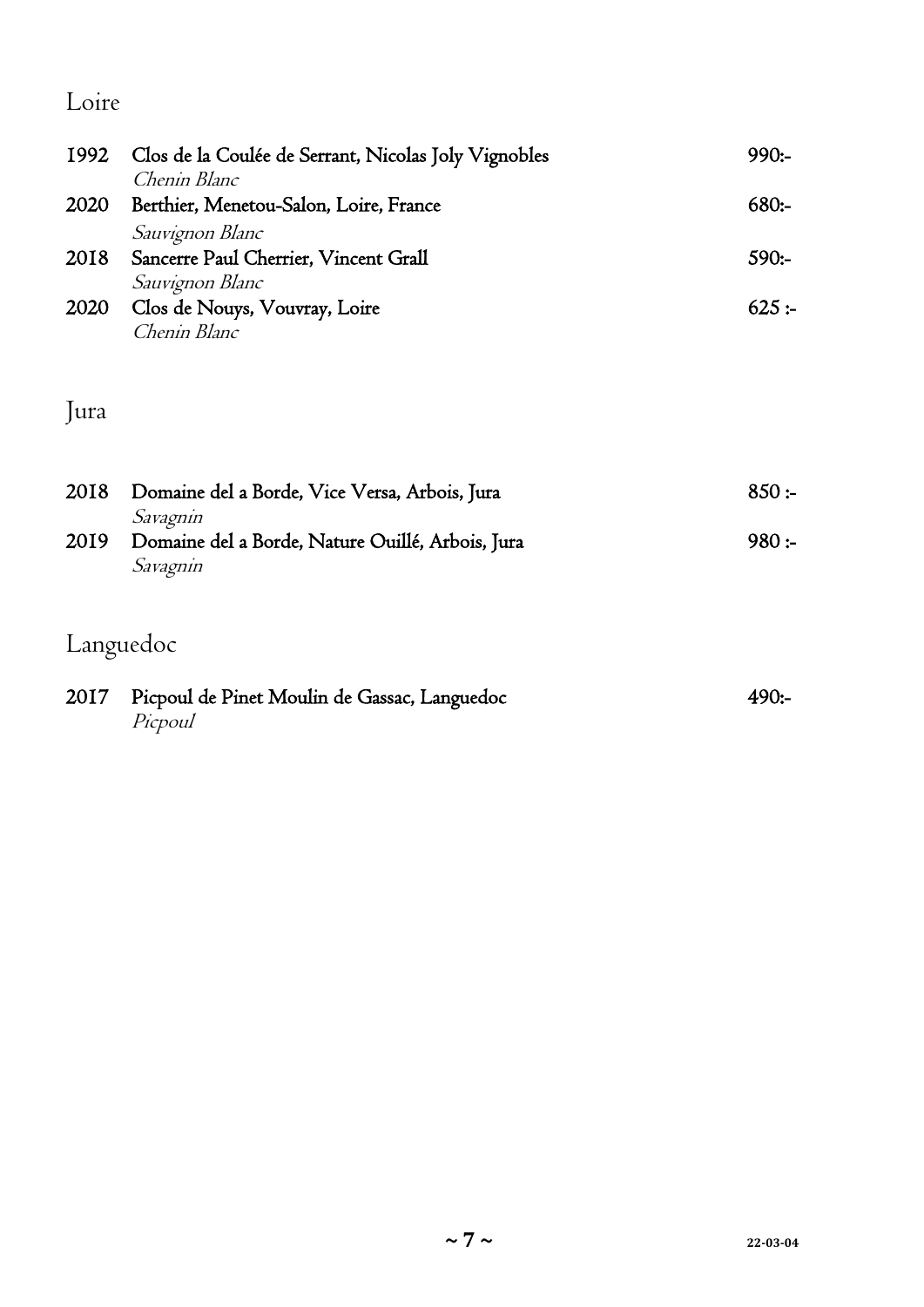# **Germany**

| 2020 | Weingut Richter Kabinett Erdener Treppchen, Mosel             | 620:    |
|------|---------------------------------------------------------------|---------|
| 2018 | Riesling<br>George Breuer Terra Montosa, Rheingau             | 750:-   |
| 2015 | Riesling<br>Hans Lang Kabinett, Rheingau                      | 650:    |
| 2018 | Riesling<br>Schloss Vollrads QBA Trocken, Rheingau            | $580:-$ |
| 2020 | Riesling                                                      | 52.5:   |
|      | Battenfeld Spanier Riesling, Rheinhessen, Germany<br>Riesling |         |

# Italy

| 2017 | Torricella, Barone Ricasoli, Tuscany           | $690:-$ |
|------|------------------------------------------------|---------|
|      | Chardonnay, Sauvignon Blanc                    |         |
| 2017 | Livio Felluga, DOC Friuli Colli Orientali      | $590:-$ |
|      | Pinot Grigio                                   |         |
|      | 2016 La Raia Gavi, Piemonte                    | $520:-$ |
|      | Cortese                                        |         |
| 2019 | Sereole Soave Classico Bertani, Veneto         | 495:    |
|      | Garganega                                      |         |
| 2014 | Anthila Donnafugata, Sicily                    | $520:-$ |
|      | Catarratto                                     |         |
|      | 2016 Garofoli Podium, Castelli di Jesi, Marche | $550:-$ |
|      | Verdicchio                                     |         |

# Spain

| 2020 | Trenzado, Suertes de Marqués, Tenerife                            | $650:-$ |
|------|-------------------------------------------------------------------|---------|
|      | <i>Palo blanco</i><br>2020 Leirana, Forjas de Salnés, Rias Baixas | $550:-$ |
|      | Albariño                                                          |         |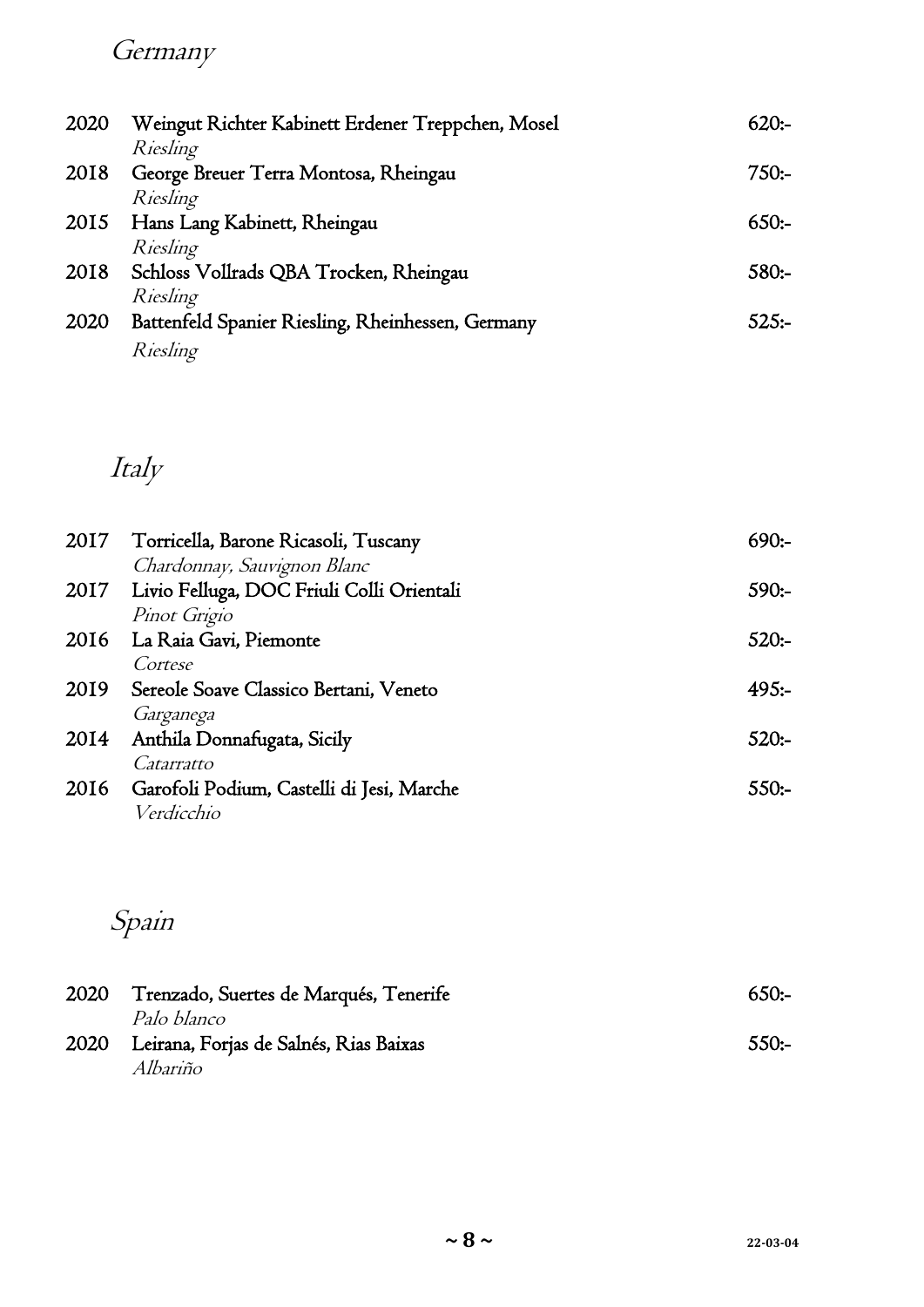# The New World White

North America

| 2018 | Karia Stag's Leap Wine Cellers, Napa Valley California<br>Chardonnay                   | $850:-$  |
|------|----------------------------------------------------------------------------------------|----------|
| 2018 | Woodbridge, Robert Mondavi, California<br>Chardonnay                                   | $580:-$  |
|      | South America                                                                          |          |
| 2015 | Casa Lapostelle Cuvée Alexandre, Casablanca Chile<br>Chardonnay                        | $790:-$  |
| 2017 | Catena, Catena Zapata, Mendoza Argentina<br>Chardonnay                                 | $550:-$  |
|      | Australia & New Zeeland                                                                |          |
| 2018 | Yalumba, South Australia<br>Chardonnay                                                 | $550:-$  |
| 2020 | Greywacke, Marlborough New Zealand<br>Sauvignon Blanc                                  | $690:-$  |
|      |                                                                                        |          |
|      |                                                                                        |          |
|      | Rosé                                                                                   |          |
| 2020 | Bardolino Chiaretto, Torre del Falasco, Veneto<br>Corvina, Molinara                    | $525:-$  |
| 2020 | Château Barbebelle Fleuri Rosé, Coteaux d'Aix-en-Provence<br>Grenache, Cinsault, Syrah | $525: -$ |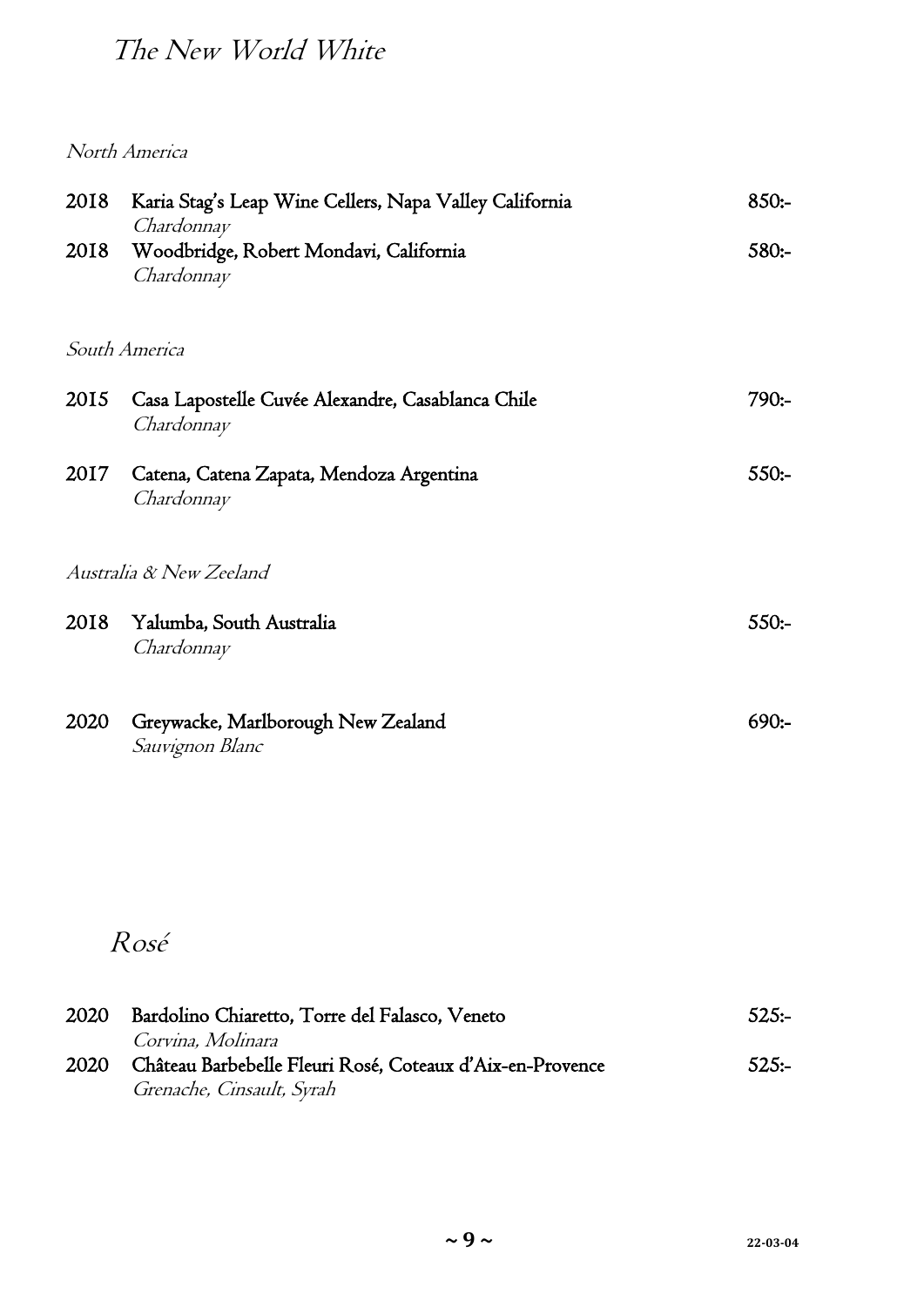# Red Wines

# Argentina

| 2019 | Malbec Argentino, Catena Zapata, Mendoza                       | I 750:-   |
|------|----------------------------------------------------------------|-----------|
| 2017 | Malbec<br>Catena Alta, Catena Zapata, Mendoza                  | $950:-$   |
|      | Malbec                                                         |           |
| 2019 | Malbec, Catena Zapata, Mendoza                                 | 580:-     |
|      | Malbec                                                         |           |
| 2019 | Cabernet Sauvignon, Catena Zapata, Mendoza                     | $595:-$   |
|      | Cabernet Sauvignon                                             | 590:-     |
| 2013 | Fabre Montmayour Gran Reservado, Mendoza<br>Cabernet Sauvignon |           |
|      |                                                                |           |
|      |                                                                |           |
|      | Australia                                                      |           |
|      |                                                                |           |
| 2017 | Tahbilk Old Vines, Nagambi Lakes                               | $I$ 050:- |
|      | Cabernet Sauvignon, Shiraz                                     |           |
| 2018 | Yalumba, South Australia                                       | $590:-$   |
|      | Shiraz                                                         |           |
|      |                                                                |           |
|      | Austria                                                        |           |
|      |                                                                |           |
|      |                                                                |           |
| 2015 | Weingut Bründlmayer Kamptaler Terrassen Kamptal                | $560: -$  |
|      | Zweigelt                                                       |           |
|      |                                                                |           |
|      |                                                                |           |
|      | Chile                                                          |           |
|      |                                                                |           |
| 2014 | Casa Lapostolle Cuvée Alexandre, Colchagua                     | 690:      |
|      | Cabernet Sauvignon, Cabernet Franc                             |           |
| 2014 | Casa Lapostolle Limited Collection, Apalta                     | $590:-$   |
|      | Petit Verdot                                                   |           |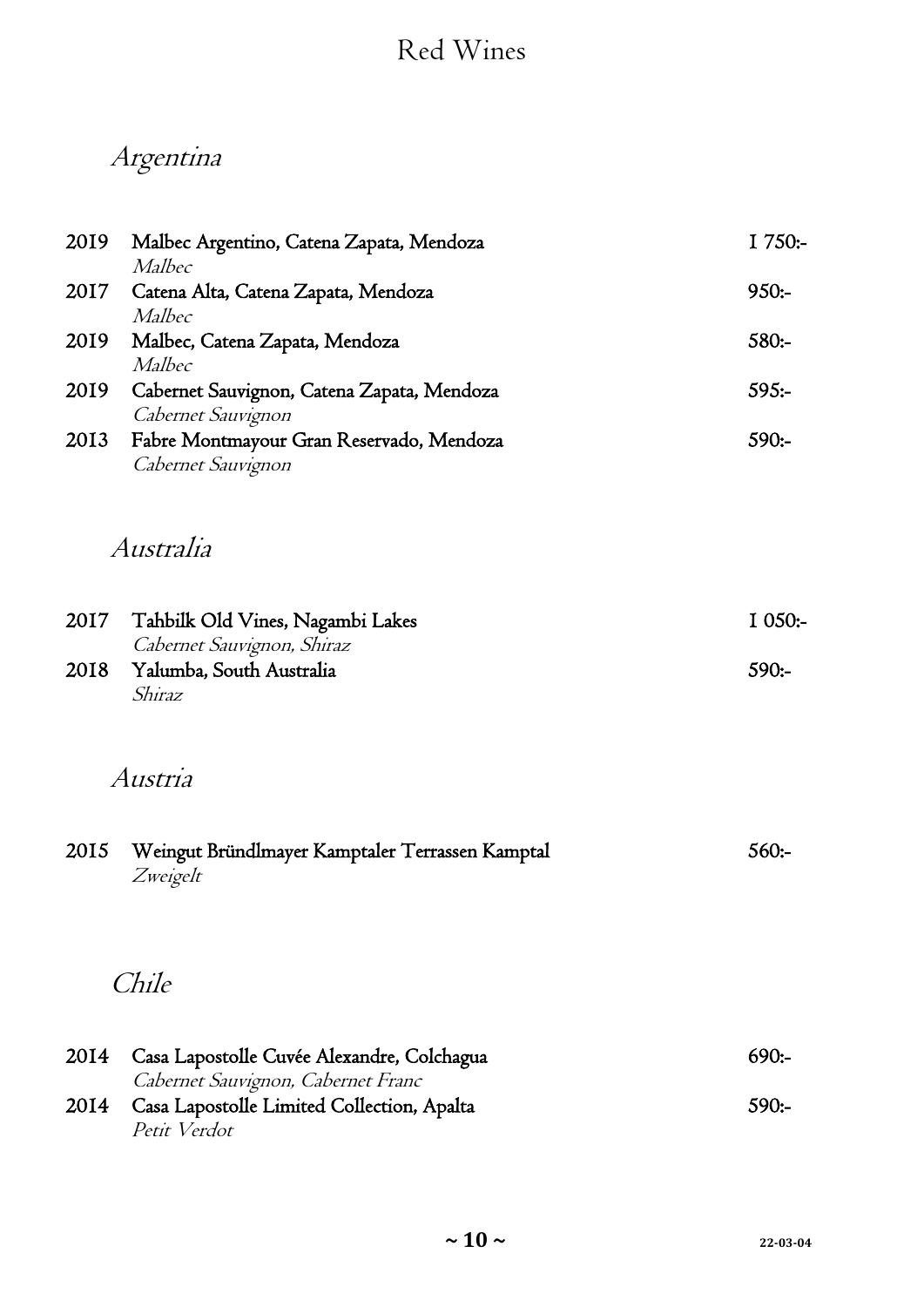## France

# Alsace

|          | 2018 Rouge des 2 Cerfs Domaine Dopff au Moulin<br>Pinot Noir                                                                      | 650:      |
|----------|-----------------------------------------------------------------------------------------------------------------------------------|-----------|
| Bordeaux |                                                                                                                                   |           |
|          | <i>Saint Estèphe</i>                                                                                                              |           |
| 2010     | * Château Lafon-Rochet 4ème Grand Cru Classé<br>Cabernet Sauvigon, Merlot, Petit Verdot                                           | $2$ 150:- |
| 2009     | * Château Lafon-Rochet 4ème Grand Cru Classé<br>Cabernet Sauvigon, Merlot, Petit Verdot, Cabernet Franc                           | $2$ I50:- |
|          | <i>Saint Julien</i>                                                                                                               |           |
| 2015     | * Château Beychevelle 4ème Grand Cru Classé<br>Cabernet Sauvignon, Merlot, Cabernet Franc, Petit Verdot                           | $3450:-$  |
| 1997     | * Château Léoville-Marquis de Las Cases 2ème Grand Cru Classé<br>Cabernet Sauvignon, Merlot, Cabernet Franc, Malbec, Petit Verdot | $3950:-$  |
| 2014     | * Château Gruaud Larose 2ème Grand Cru Classé<br>Cabernet Sauvignon, Merlot, Cabernet Franc, Petit Verdot                         | 2650:     |
| 1985     | * Château Ducru-Beaucaillou 2ème Grand Cru Classé<br>Cabernet Sauvignon, Merlot                                                   | $4250: -$ |
|          | <b>Saint Emilion</b>                                                                                                              |           |
| 2002     | * Château Cheval Blanc I er Grand Cru Classé<br><i>Merlot, Cabernet Franc</i>                                                     | $9\,100:$ |
| 1995     | Château Beauséjour (Duffau-Lagarrosse) I er Grand Cru Classé<br>Merlot, Cabernet Franc, Cabernet Sauvignon                        | $1750:-$  |
| 2007     | Château Simard Grand Cru<br>Merlot, Cabernet Franc                                                                                | 750:      |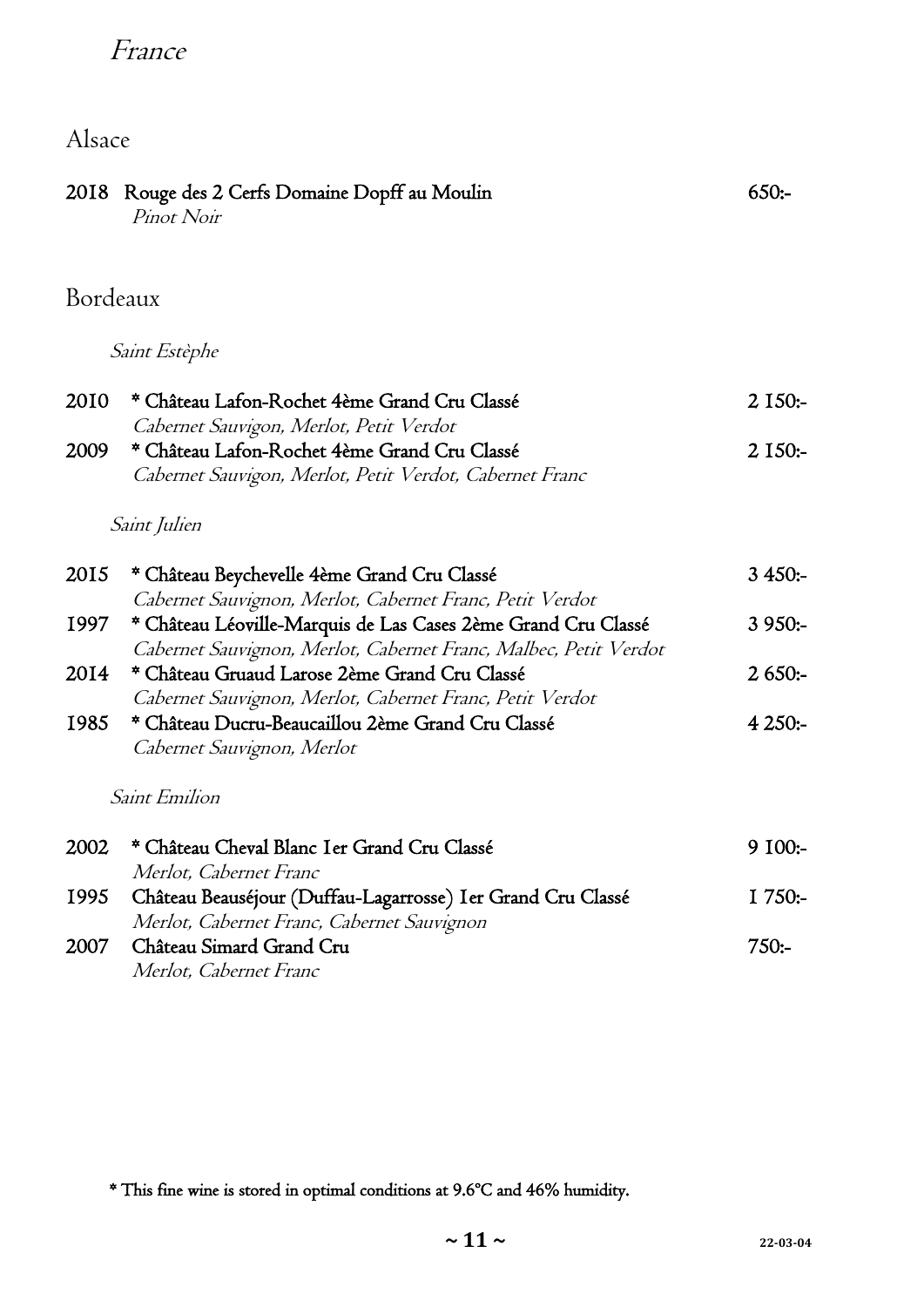#### Pomerol

| <b>2000</b> | * Château Certan de May de Certan          | $2800:-$  |
|-------------|--------------------------------------------|-----------|
|             | Merlot, Cabernet Franc                     |           |
| 2007        | Château Gazin                              | $1950:-$  |
|             | Merlot, Cabernet Sauvignon, Cabernet Franc |           |
| 2015        | Château Le Pointe                          | $1750:-$  |
|             | Merlot, Cabernet Franc                     |           |
| 2009        | L'Hospitalet de Gazin                      | I $450:$  |
|             | Merlot, Cabernet Sauvignon, Cabernet Franc |           |
| 2013        | Château Plince                             | I $250:-$ |
|             | Merlot, Cabernet Franc, Cabernet Sauvignon |           |
|             |                                            |           |

#### Margaux

|      | 2013 Château Rauzan-Ségla 2ème Grand Cru Classé          | $1900:-$ |
|------|----------------------------------------------------------|----------|
|      | Cabernet Sauvignon, Merlot, Petit Verdot, Cabernet Franc |          |
| 2014 | Château Kirwan 3ème Grand Cru Classé, Margaux            | $1450:-$ |
|      | Cabernet Sauvignon, Merlot, Cabernet Franc, Petit Verdot |          |
| 2017 | Charmes de Kirwan Grand Cru                              | $950:-$  |
|      | Cabernet Sauvignon, Merlot, Cabernet Franc, Petit Verdot |          |
|      |                                                          |          |

#### Others

|      | 2015 Château Grand-Puy Ducasse 5ème Grand Cru Classé, Pauillac | $1850:-$ |
|------|----------------------------------------------------------------|----------|
|      | Cabernet Sauvignon, Merlot                                     |          |
| 2016 | Goulée Cos d'Estournel, Haut-Médoc                             | $1250:-$ |
|      | Merlot, Cabernet Sauvignon, Cabernet Franc                     |          |
|      | 2015 Les Pensées de la Tour Carnet, Haut-Médoc                 | $980:-$  |
|      | Merlot, Cabernet Sauvignon                                     |          |
|      | 2015 Château Roques Mauriac AOC Bordeaux Supérieur             | $590:-$  |
|      | Cabernet Franc, Merlot, Cabernet Sauvignon                     |          |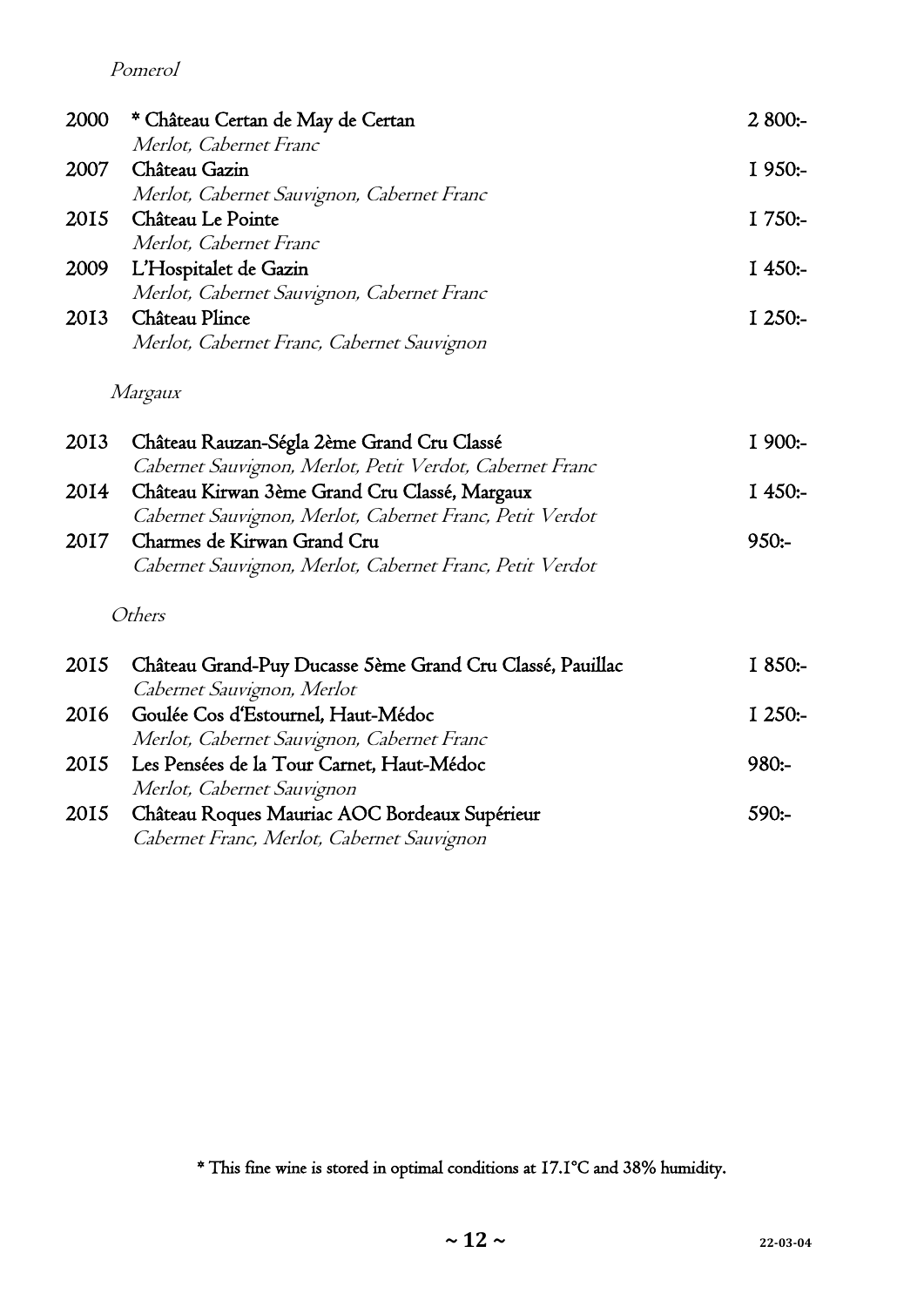## Bourgogne

Côte de Beaune

| 2015  | * Corton Pougets Grand Cru, Louis Jadot<br>Pinot Noir                         | I 750:-   |
|-------|-------------------------------------------------------------------------------|-----------|
| 2016  | Beaune Ier Cru Couchereaux, Louis Jadot<br>Pinot Noir                         | 1490:     |
| 2017  | Pommard, Georges Glantenay & Fils<br>Pinot Noir                               | $I$ 190:- |
| 2016  | Savigny-Lès-Beaune Le Village, Henri de Villamont<br>Pinot Noir               | $790:-$   |
| 2017  | Bourgogne, Georges Glantenay & Fils<br>Pinot Noir                             | $890:-$   |
|       | <i>Côte de Nuits</i>                                                          |           |
| 2011  | * Vosne-Romanée I <sup>er</sup> Cru Les Chaumes, Arnoux-Lachaux<br>Pinot Noir | I 750:-   |
| 2017  | Chambolle-Musigny, Georges Glantenay & Fils<br>Pinot Noir                     | $I$ 450:- |
| 2014  | Gevrey-Chambertin, Thierry Mortet<br>Pinot Noir                               | 995:      |
|       | Côte Chalonnais                                                               |           |
| 2019  | Givry Ier Cru Rouge, Maison Chanzy<br>Pinot Noir                              | I 150:-   |
|       | Beaujolais                                                                    |           |
| 2019  | Morgon, Domaine Jean Foillard<br>Gamay                                        | 950:      |
| 2020  | Raisins Gauloises, Domaine Marcel Lapierre, Morgon<br>Gamay                   | $550: -$  |
| Loire |                                                                               |           |
| 2014  | Sancerre Rouge Les Belles Dames " Fournier Pére & Fils ", Loire<br>Pinot Noir | 650:      |
| 2017  | Paul Buisse Les Parcelles AOP Chinon, Loire<br>Cabernet Franc                 | 525:      |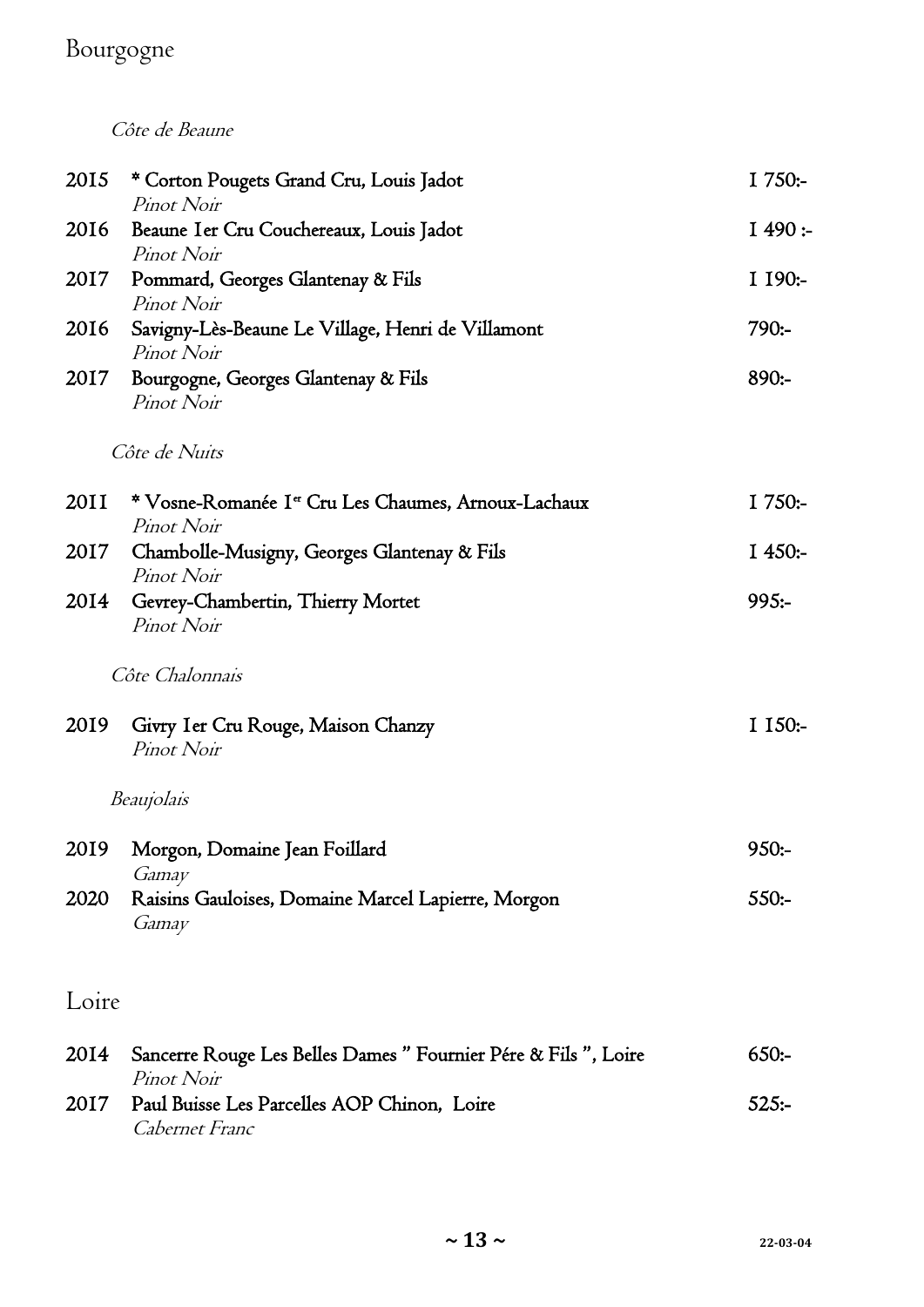### Rhône

| 1997 | * Côte-Rôtie La Turque, Guigal                     | $6450:-$ |
|------|----------------------------------------------------|----------|
|      | Syrah, Viognier                                    |          |
| 2015 | Crozes-Hermitage, Guigal                           | 690:     |
|      | Syrah                                              |          |
| 2018 | * Châteauneuf-du-Pape Vieux Télégraphe             | $2300:-$ |
|      | Grenache, Mourvèdre, Syrah, Cinsault, Clairette    |          |
| 2019 | Clos de Caillou, Les Quartz Côtes-du-Rhône         | $890:-$  |
|      | Grenache, Mourvèdre, Syrah                         |          |
| 2020 | Côtes-du-Rhône Grande Bellane                      | $530:-$  |
|      | Grenache, Syrah, Carignan                          |          |
| 2019 | Artesis Côtes-du-Rhône Villages, Ogier             | $525: -$ |
|      | Grenache, Syrah, Mourvèdre                         |          |
| 2018 | Côtes-du-Rhône Villages Domaine La Florane Echevin | 690:     |
|      | <i>Syrah, Grenache</i>                             |          |
|      |                                                    |          |

# The South of France

|      | 2014 Château Montus, Madiran                      | $680: -$ |
|------|---------------------------------------------------|----------|
|      | Tannat, Cabernet Sauvignon                        |          |
|      | 2016 Pont de Gassac Mas de Daumas, Languedoc      | $550:-$  |
|      | Cabernet Sauvignon, Merlot, Syrah                 |          |
|      | 2015 Le Mas, Domaine Clavel, Coteaux De Languedoc | $520: -$ |
|      | Grenache, Syrah, Carignan                         |          |
| 2006 | Rabiega Le Rocher AOC Côtes De Provence           | $1050:-$ |
|      | Cabernet Sauvignon, Syrah                         |          |

<sup>\*</sup> This fine wine is stored in optimal conditions at 17.1ºC and 38% humidity.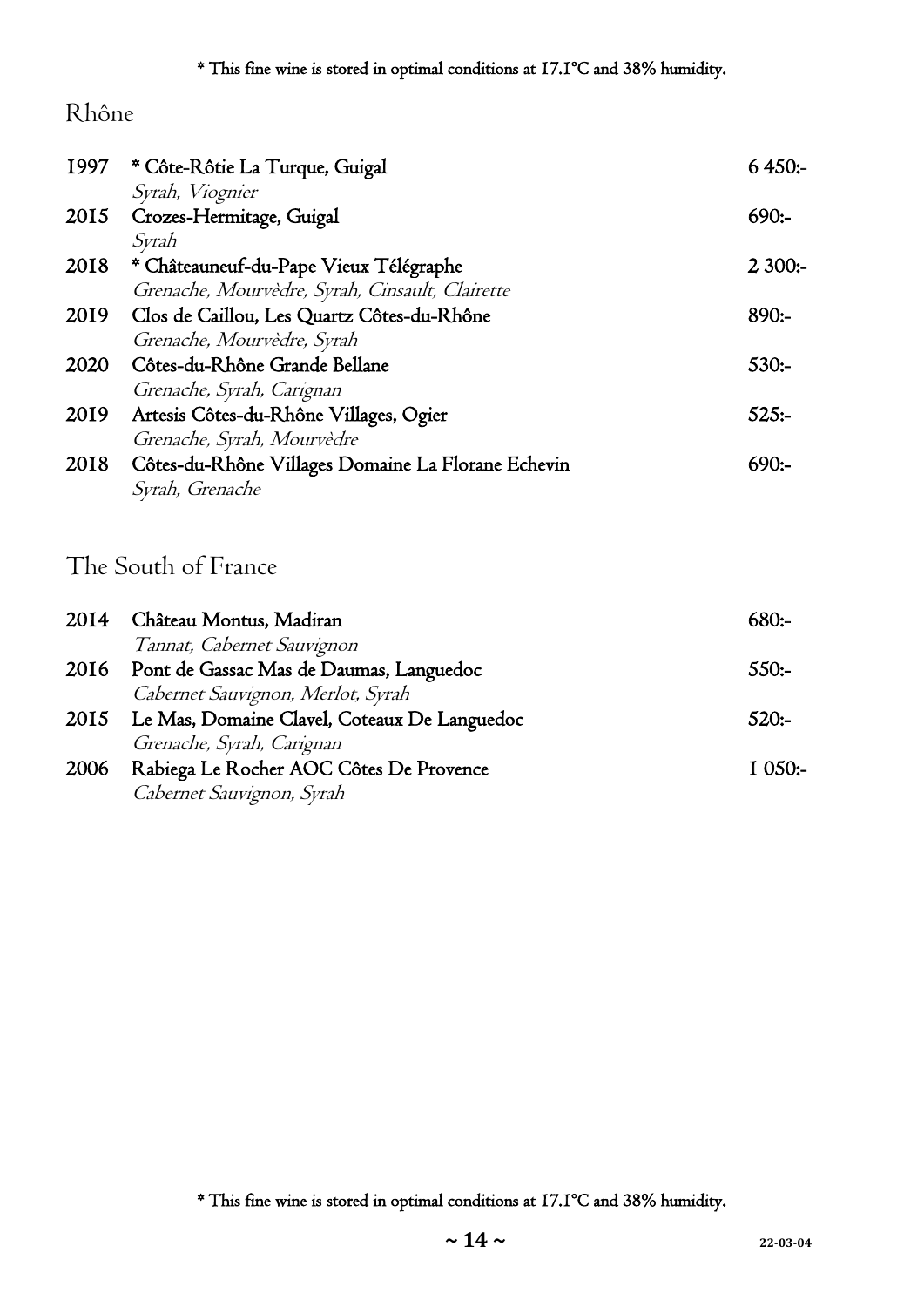# Italy

### Tuscany

Bolgheri

| 2015 | * Sassicia IGT Tenuta San Guido, Bolgheri                             | $6900:-$       |  |
|------|-----------------------------------------------------------------------|----------------|--|
|      | Cabernet Sauvignon, Cabernet Franc                                    |                |  |
| 2011 | * Ornellaia IGT Tenuta dell'Ornellaia, Bolgheri                       | Magnum 9 900:- |  |
|      | Cabernet Sauvignon, Merlot, Cabernet Franc, Petit Verdot              |                |  |
| 2012 | * Ornellaia IGT Tenuta dell'Ornellaia - Vendemmia D'Artista L'Incanto | $5600:-$       |  |
|      | Cabernet Sauvignon, Merlot, Cabernet Franc, Petit Verdot              |                |  |
| 2016 | * Ornellaia IGT Tenuta dell'Ornellaia, Bolgheri                       | $3900:-$       |  |
|      | Cabernet Sauvignon, Merlot, Cabernet Franc, Petit Verdot              |                |  |
| 2012 | * Ornellaia IGT Tenuta dell'Ornellaia, Bolgheri                       | $4350:-$       |  |
|      | Cabernet Sauvignon, Merlot, Cabernet Franc, Petit Verdot              |                |  |
| 2017 | Le Volte IGT Tenuta dell'Ornellaia, Bolgheri                          | $750: -$       |  |
|      | Sangiovese, Merlot, Cabernet Sauvignon                                |                |  |
|      |                                                                       |                |  |
|      | Montepulciano                                                         |                |  |
| 2015 | Simposio Vino Nobile Di Montepulciano DOCG Tenimenti Angelini         | $620: -$       |  |
|      | Sangiovese                                                            |                |  |
|      |                                                                       |                |  |
|      | Chianti Classico                                                      |                |  |
| 2018 | Trame, Le Boncie DOCG Chianti Classico                                | $890:-$        |  |
|      | Sangiovese                                                            |                |  |
| 2010 | Capannelle DOCG Chianti Classico Riserva                              | $I$ 650:-      |  |
|      | Sangiovese, Ciliegiolo                                                |                |  |
| 2018 | Castello di AMA DOCG Chianti Classico                                 | $670: -$       |  |
|      | Sangiovese, Merlot                                                    |                |  |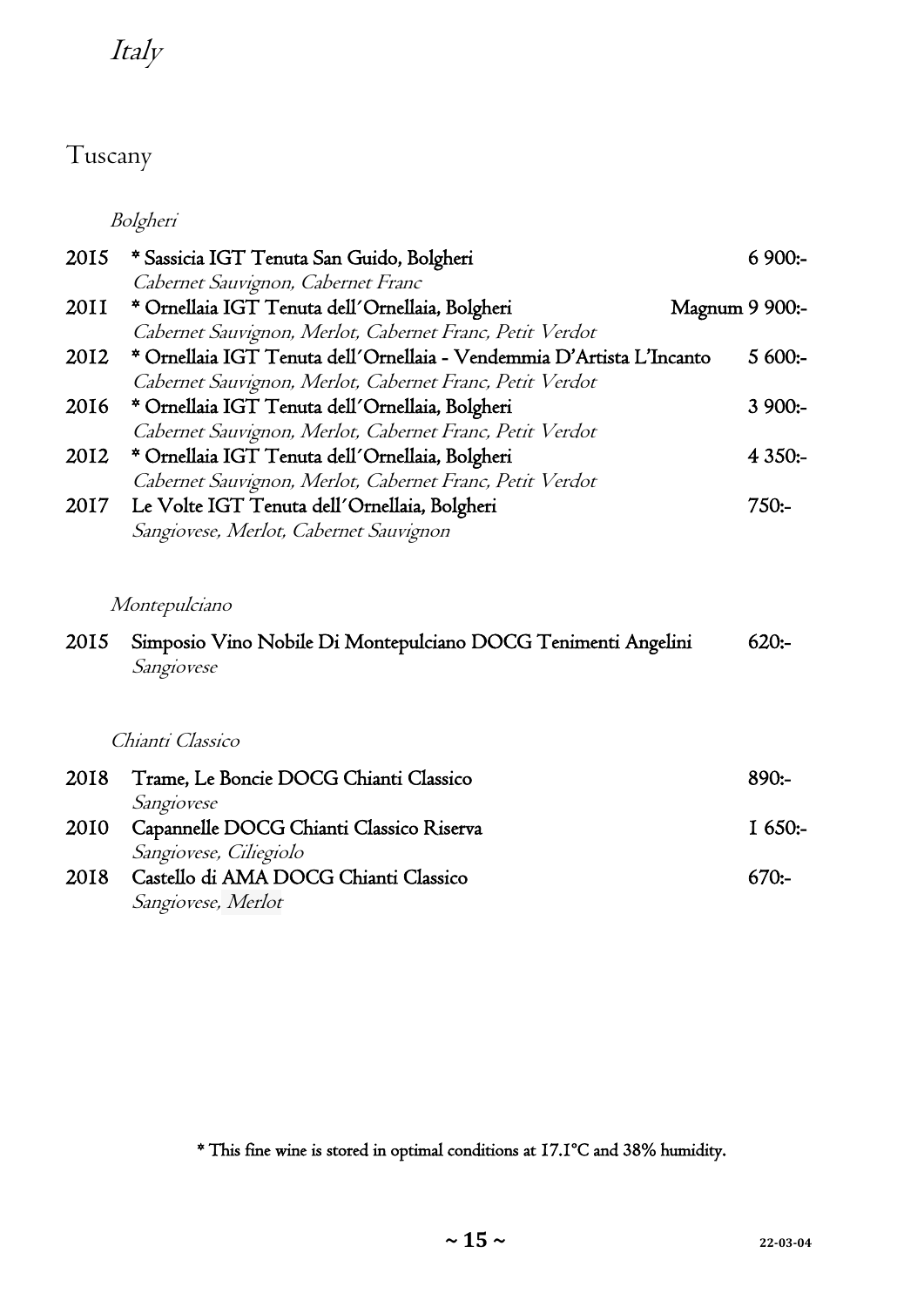#### Piemonte

| 2004 | * Gaja Sori San Lorenzo Barbaresco DOC Angelo Gaja<br>Nebbiolo                                                                                     | 4200:     |
|------|----------------------------------------------------------------------------------------------------------------------------------------------------|-----------|
| 2016 | Barbaresco DOCG Ceretto<br>Nebbiolo                                                                                                                | $950:-$   |
| 20II | Barolo DOCG Tortoniano Michele Chiarlo<br>Nebbiolo                                                                                                 | $I$ 250:- |
| 2016 | No Name, Borgogno<br>Nebbiolo                                                                                                                      | I 150:-   |
| 2016 | Barolo DOCG Villa Forte<br>Nebbiolo                                                                                                                | $680: -$  |
| 2017 | Piano d'Alba DOC Ceretto<br>Barbera                                                                                                                | $750: -$  |
| 2019 | Tommaso, Rocca Giovanni, Langhe<br>Magnum I 500:-<br>Pinot Nero                                                                                    | 670:      |
| 2018 | Cordero di Montezemolo d'Alba DOCG<br>Barbera                                                                                                      | $590:-$   |
| 2018 | Colterenzio Blauburgunder, Trentino-Alto Adige<br>Pinot Nero                                                                                       | $535: -$  |
|      | Valpolicella                                                                                                                                       |           |
| 2017 | Monte dall'Ora Valpolicella Classico, Saseti<br>Corvina, Corvinone, Rondinella, Molinara, Oseleta                                                  | $580:-$   |
|      | The South of Italy                                                                                                                                 |           |
| 2003 | Villa Fidelia Rosso Sportoletti, Umbria                                                                                                            | $950:-$   |
| 2016 | Merlot, Cabernet Sauvignon, Cabernet Franc<br>Montessu Isola Dei Nuranghi, Sardinia<br>Carignan, Cabernet Franc, Cabernet Sauvignon, Merlot, Syrah | $550:-$   |
| 2017 | San Gregorio, Taurasi                                                                                                                              | 890:      |

Aglianico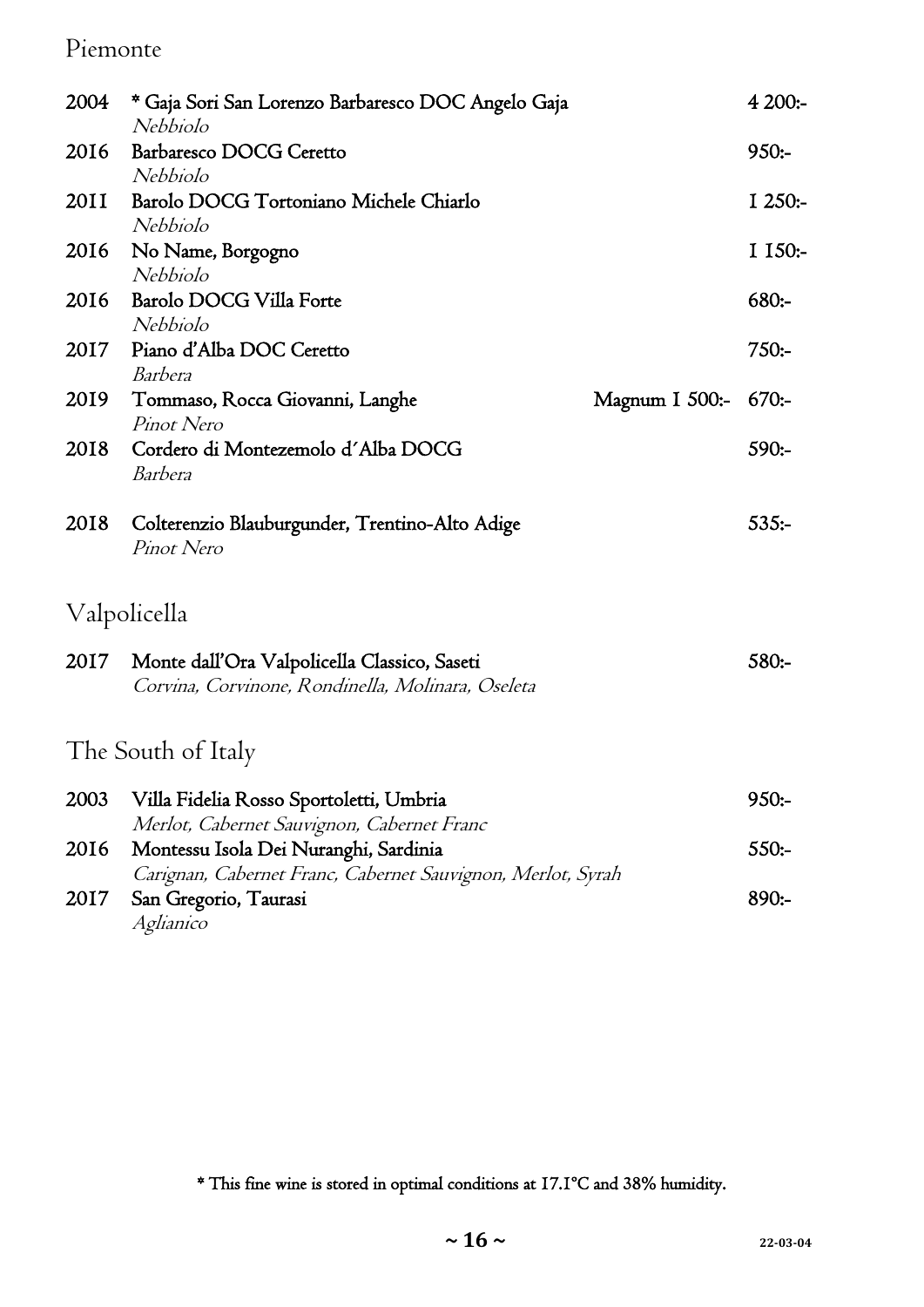## New Zealand

| 2018  | Walnut Collectables Marlborough<br>Pinot Noir                                                      | 690:     |
|-------|----------------------------------------------------------------------------------------------------|----------|
|       | Portugal                                                                                           |          |
| 2016  | Herdade dos Grous, Alentejo<br>Alicante Bouchet, Syrah, Touriga National, Aragonez                 | $540: -$ |
|       | Spain                                                                                              |          |
|       | Ribera del Duero                                                                                   |          |
| 2005  | * Vega-Sicilia Unico Gran Reserva                                                                  | 8 900:-  |
| 2016  | Tinto Fino, Cabernet Sauvignon<br>* Flor de Pingus Dominio de Pingus<br>Temranillo                 | 2 100:-  |
| 2018  | PSI Bodegas y Viñedos Alnardo<br>Temranillo, Garnacha                                              | $950:-$  |
| 2014  | Milcampos, Bodega La Milagrosa, Castillo-Léon<br>Tinto Fino                                        | 550:     |
| Rioja |                                                                                                    |          |
| 200I  | *Viña Bosconia Reserva, Vinã Tondonia<br>Tempranillo, Garnacha, Graciano                           | 2100:    |
| 2008  | Viña Bosconia Reserva, Vinã Tondonia                                                               | 980:     |
| 2012  | Tempranillo, Garnacha, Graciano<br>Cote de Imaz Gran Reserva<br>Tempranillo                        | $790:-$  |
| 2014  | Marques De Murrieta, Finca Ygay Reserva                                                            | 720:     |
| 2015  | Garnacha, Graciano, Mazuelo, Tempranillo<br>Primicia Carravalseca Crianza<br>Tempranillo, Graciano | $520: -$ |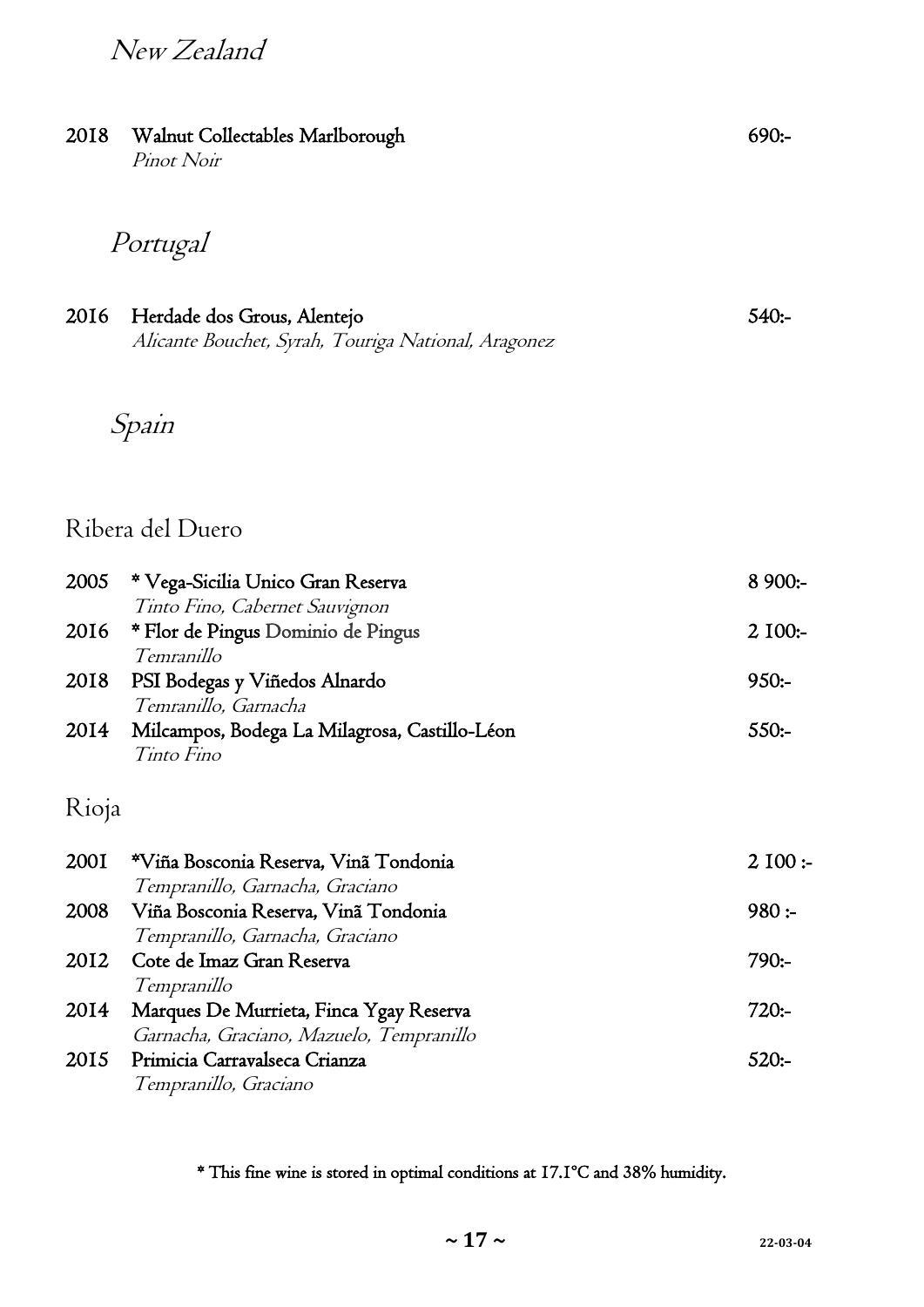## Galicia & Catalunya

| 2019 | Lousas Vinos de Aldea, Envínate, Ribeira Sacra | 540:     |
|------|------------------------------------------------|----------|
|      | Mencía                                         |          |
| 2017 | Torres Salmos DO Priorat                       | $890:-$  |
|      | Cariñena, Garnacha, Syrah                      |          |
| 2016 | Cabirol Granatxa, Monsant Catalonia            | $530:-$  |
|      | Garnacha                                       |          |
| 2000 | Torres Grans Muralles DO Conca De Barbera      | I $625:$ |
|      | Garnacha, Monastrell, Querol, Cariñena, Garró  |          |
|      |                                                |          |
|      | The Islands                                    |          |
|      |                                                |          |
| 2019 | Taganan Tinto, Envínate Tenerife               | 580:-    |
|      | Negramoll, Listan Negro, Moscatel Negra        |          |

| 1 Negramon, Eistan i Negro, ivioscatci i Negra |         |
|------------------------------------------------|---------|
| 2011 - Muac! Terra de Falanis, Mallorca        | $790:-$ |
| Callet, Mano Negre, Cabernet Sauvignon         |         |

#### Greece

| 2012 | Biblia Chora, Pangeon Macedonia                      | $560:-$ |
|------|------------------------------------------------------|---------|
|      | Cabernet Sauvignon, Merlot                           |         |
| 2012 | Ktima Kir-Yianni Yianakohori Hills, Naossa Macedonia | 520:    |
|      | Xinomavro, Merlot, Syrah                             |         |

# Lebanon

| 2014 Château Kefraya, Bekaa                                | 780:- |
|------------------------------------------------------------|-------|
| Cabernet Sauvignon, Mouvèdre, Carignan, Cinsault, Grenache |       |

# Germany

| 2017 Theodorus Siebeldingen, Pfalz | $530:-$ |
|------------------------------------|---------|
| Spätburgunder                      |         |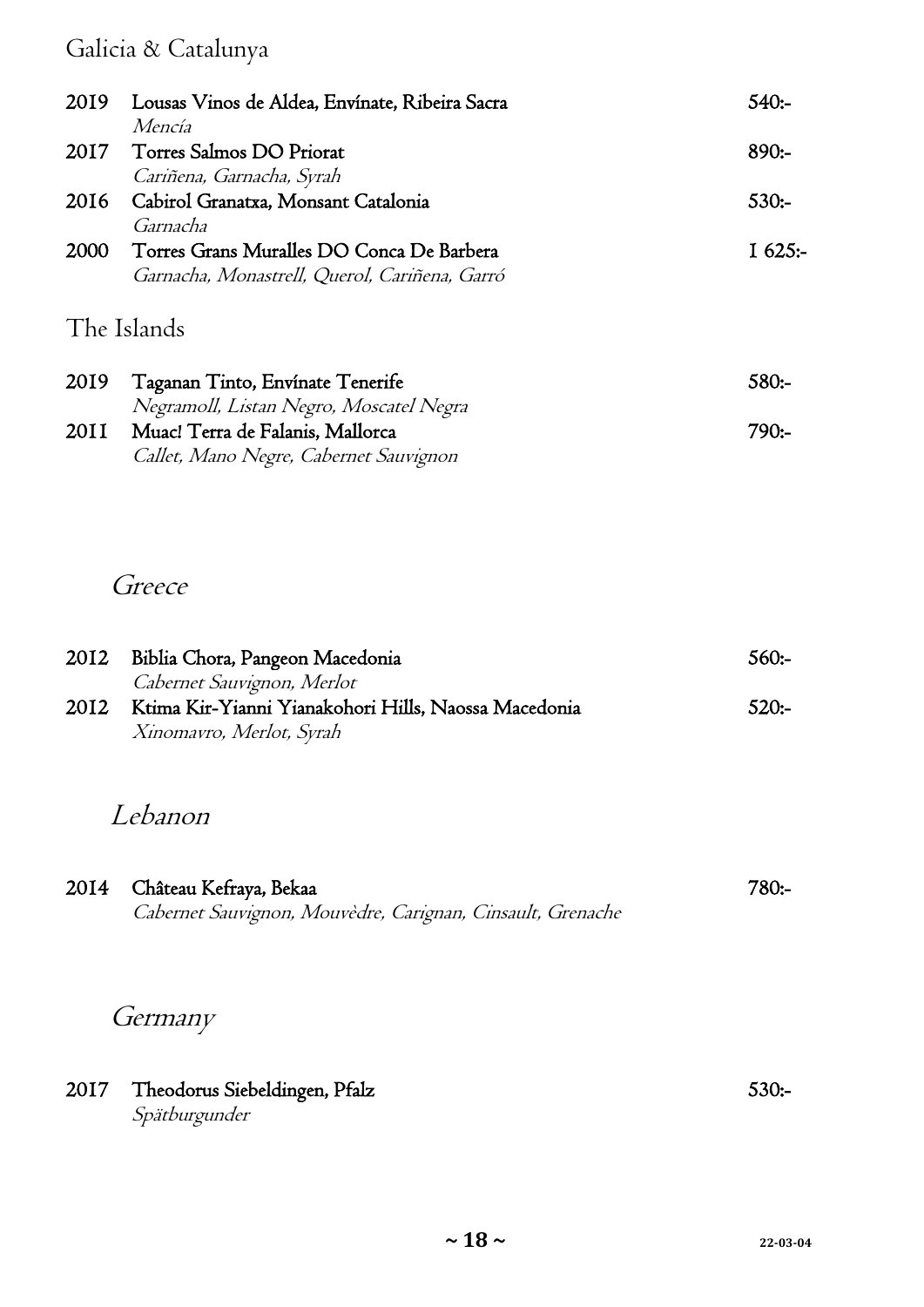# South Africa

|      | 2015 Ernie Els Proprietor's Blend, Stellenbosch<br>Cabernet Sauvignon, Shiraz, Merlot, Cabernet Franc, Malbec, Petit Verdot | $660:-$ |
|------|-----------------------------------------------------------------------------------------------------------------------------|---------|
| 2017 | Cederberg, Citrusdal Mountain<br>Merlot, Shiraz                                                                             | 620:    |
| 2014 | Newton Johnsson, Walker Bay                                                                                                 | 620:    |
| 2017 | Pinot Noir<br>Alto Rouge, Stellenbosch                                                                                      | $590:-$ |
| 2016 | Cabernet Franc, Shiraz, Merlot, Cabernet Sauvignon, Petit Verdot<br>Boschendal Sommelier Selection, Coastal Region          | $520 -$ |
|      | Pinotage                                                                                                                    |         |

# United States

California

| 2016 | * Opus One, Rothschild & Mondavi, Napa Valley                    | $5900:-$ |
|------|------------------------------------------------------------------|----------|
|      | Cabernet Sauvignon, Petit Verdot, Merlot, Cabernet Franc, Malbec |          |
| 2016 | * Overture, Rothschild & Mondavi, Napa Valley                    | $2900:-$ |
|      | Cabernet Sauvignon, Petit Verdot, Merlot, Malbec                 |          |
| 2018 | Estate Cabernet Sauvignon, Ridge, Santa Cruz Mountains           | $1150:-$ |
|      | Cabernet Sauvignon, Merlot, Petit Verdot                         |          |
| 2018 | Lytton Springs, Ridge, Dry Creek Valley                          | $1350:-$ |
|      | Zinfandel, Petite Sirah, Carignan, Mataro                        |          |
| 2014 | Marimar Torres La Masía, Russian River                           | $1250:-$ |
|      | Pinot Noir                                                       |          |
| 2019 | Robert Mondavi Pinot Noir                                        | 580:-    |
|      | Pinot Noir                                                       |          |
|      |                                                                  |          |
|      |                                                                  |          |
|      | Oregon                                                           |          |
| 2016 | Erath Estate, Willamette Valley                                  | 760:-    |
|      | <i>Pinot Noir</i>                                                |          |

| 1 1110 L VOIL<br>2015 Salem Wine Co, Eola-Amity Hills | 650: |
|-------------------------------------------------------|------|
| <i>Pinot Noir</i>                                     |      |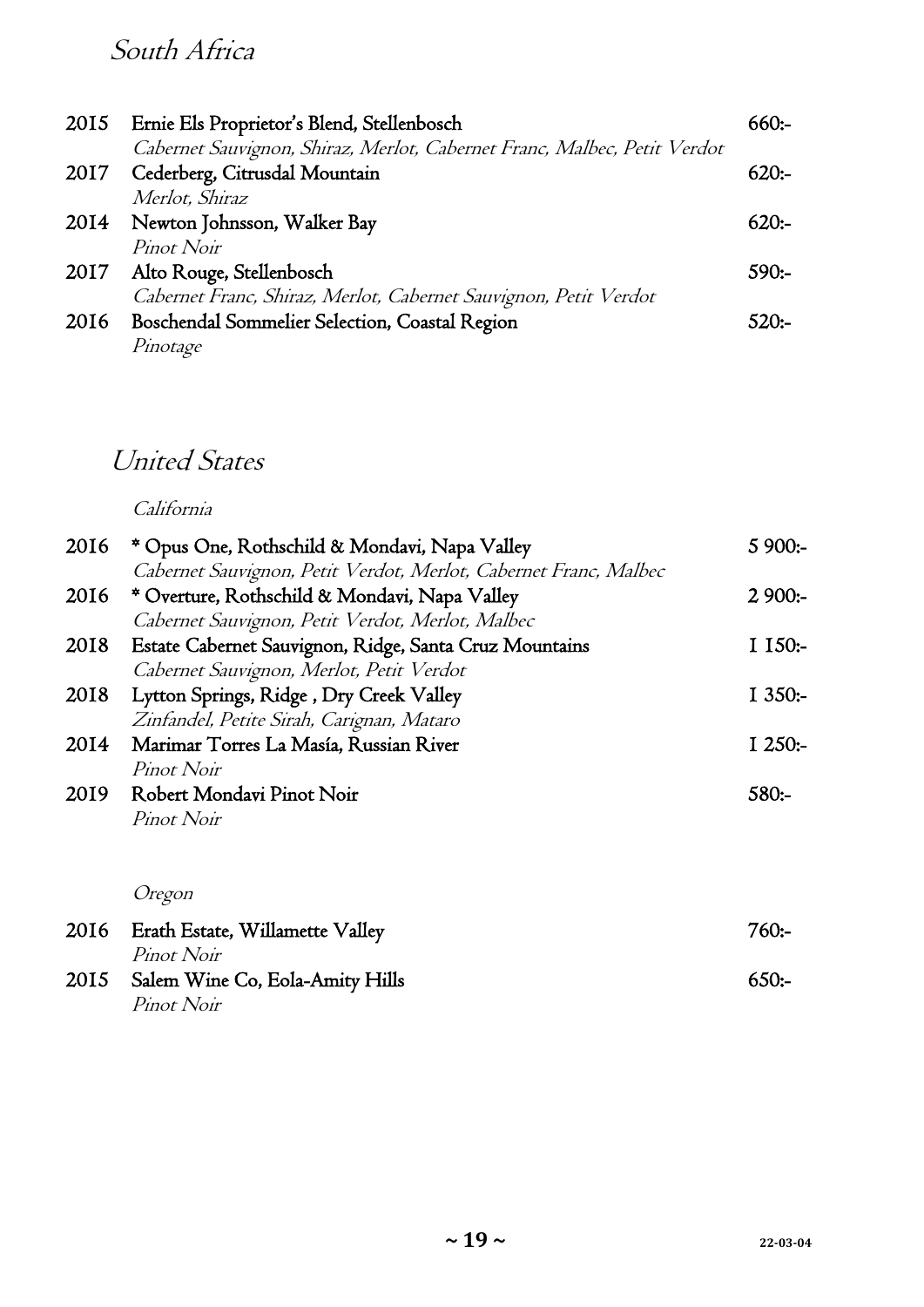# Fortified

|      | <i>Sherry</i>                                                                                                                               | 8d      | <b>Bottle</b>                       |
|------|---------------------------------------------------------------------------------------------------------------------------------------------|---------|-------------------------------------|
|      | Pérez Barquero Fino Dry Sherry "Gran Barquero" 8-10 Years<br>Pedro Ximénez                                                                  | $105:-$ | 795:                                |
|      | Pérez Barquero Amontillado Medium Dry Sherry 25-30 Years<br>Pedro Ximénez                                                                   | $105:-$ | 795:                                |
|      | Port                                                                                                                                        |         |                                     |
|      | Taylor's 10 Years Old Tawny Port<br>Touriga Nacional, Touriga Francesa, Tinta Roriz                                                         | $105:-$ | $795: -$                            |
| 2015 | Taylor's Late Bottled Vintage Port<br>Touriga Nacional, Touriga Francesa, Tinta Roriz                                                       | $90:-$  | $695: -$                            |
|      | Madeira                                                                                                                                     |         |                                     |
|      | Blandy's Rich Malmsey 10 Years Old Madeira<br>Justino's Reserve Fine Rich 5 Years Old Madeira                                               |         | $100:- 595:- 50c1$<br>395:- /37,5cl |
|      | South Africa                                                                                                                                |         |                                     |
| 2012 | Allesverloren Fine Old Vintage, Swartland<br>Malvasia Rey, Pontac, Souzão, Tinta Barocca,<br>Tinta Francisca, Touriga Naçional, Tinta Roriz | $80:-$  | $595:-$                             |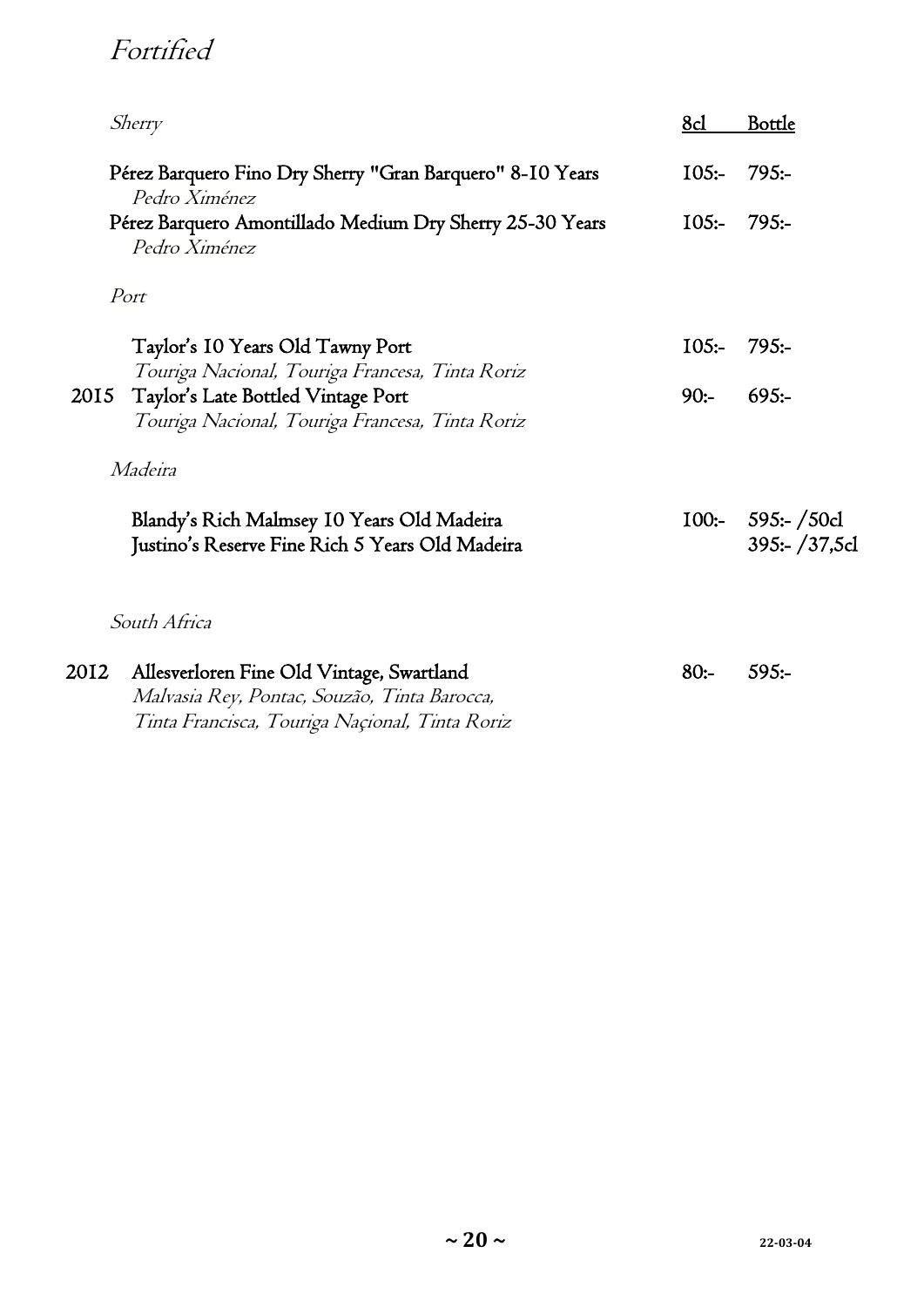### Sweet Wines

|      |                                                                                  | <u>8 d</u> | Bottle        | Size            |
|------|----------------------------------------------------------------------------------|------------|---------------|-----------------|
| NV   | Clos de Nouys, Vouvray Sec, Loire                                                | $90:-$     | 650:          | 75 cl           |
| 1999 | Château Suduiraut Ier Cru, Preignac                                              |            | I 450:-75 cl  |                 |
| 2003 | Les Cyprès De Climens Ier Cru, Barsac                                            |            | I 125:- 50 cl |                 |
| 20II | Château Haut-Bergeron, Sauternes                                                 |            | $950:-$       | 75 cl           |
| 2014 | Carmes de Rieussec Ier Cru, Fargues                                              |            | $680:-$       | 37,5 cl         |
| 2013 | Château Petit Guiraud Ier Cru, Sauternes                                         |            | 590:-         | 37,5 cl         |
| 2017 | Château Fontaine, Sauternes                                                      |            |               | 520:- 37,5 cl   |
| 2018 | Kressmann Grande Réserve, Sauternes                                              |            | $520:-$       | 37,5 cl         |
| 1979 | * Moulin Touchais, Coteaux du Layon Anjou-Saumur France                          |            | I 195:- 75 cl |                 |
| 1991 | Moulin Touchais, Coteaux du Layon Anjou-Saumur France                            |            | $795:-$       | 75 cl           |
| 2009 | Pinot Gris Vendanges Tardives F. Engel, Alsace France                            |            | $610:-$       | 37,5 cl         |
| 20II | Brumaire Novembre, Pecherenc Du Vic-Bilh France                                  |            | 605:          | 50 cl           |
| 2003 | Rivesaltes Ambré Maison Cazes Languedoc-Rousillon France                         |            | $535:-$       | 37,5 cl         |
| 2010 | Banyuls Grand Cru, Languedoc-Rousillon France                                    |            | 570:-         | 50 cl           |
| 2012 | Mas Janeil Francois Lurton, Maury Languedoc-Rousillon France                     |            | 440:          | 50 cl           |
|      |                                                                                  |            |               |                 |
| 1993 | * Royal Tokaji Aszu 6p Szt. Tamás, Hungary                                       |            | 3 900:- 50 cl |                 |
| 2016 | Royal Tokaji Aszu 5p Blue Label, Hungary                                         |            | $750:-$       | 50 cl           |
| 2017 | Mauro Sebaste Moscato d'Asti, Piemonte Italy                                     |            | $370:-$       | 37,5 cl         |
| 2018 | Pineto Brachetto D'Acqui, Piemonte Italy                                         |            | $370:-$       | 37,5 cl         |
| 2015 | Bertani Recioto della Valpolicella Classico, Veneto Italy                        | $90:-$     | $540:-$       | 50 cl           |
| 2013 | Maculan Torcolato Breganze, Veneto Italy                                         |            | $570:-$       | 37,5 cl         |
| 1976 | * Lenz Moser Prestige Trockenbeerenauslese Grande Année, Austria 2 900:- 37,5 cl |            |               |                 |
| 1988 | Andert Josef TBA Cuvée, Neusiedlersee Austria                                    |            | 960:-         | 37,5 cl         |
| 1990 | Wirsching Iphöfer Kronsberg Huxelrebe TBA, Franken Germany                       |            |               | I 080:- 37,5 cl |
| 2013 | Dr Loosen Riesling Beerenauslese, Mosel Germany                                  |            | $320:-$       | 18,7 cl         |
|      |                                                                                  |            |               |                 |
| 2015 | Spy Valley Iced Sauvignon Blanc, Marlborough New Zealand                         |            | $420:-$       | 37,5 cl         |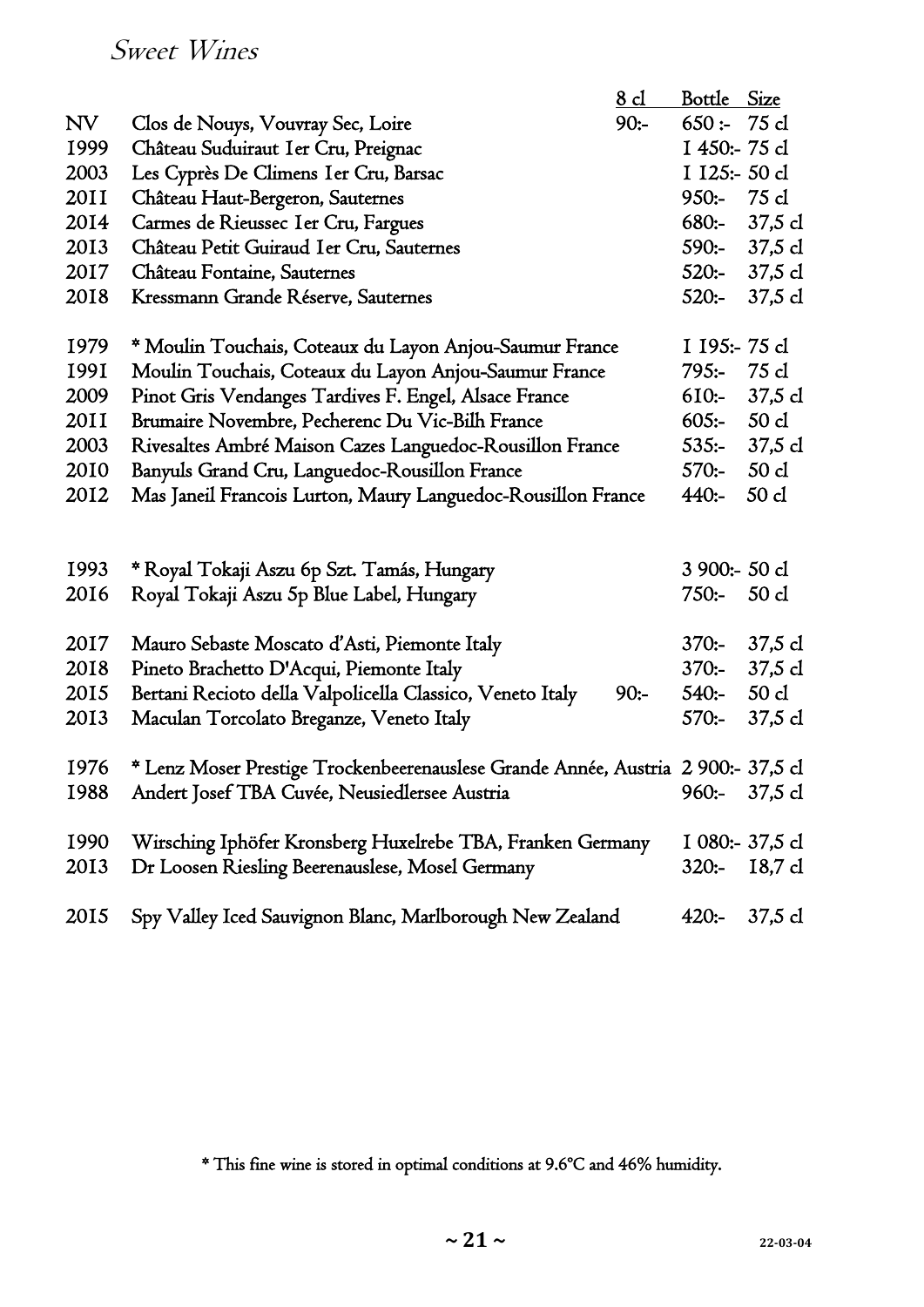Juice and Soft Drinks

|                                                       | <b>Size</b>    | <b>Bottle</b> |
|-------------------------------------------------------|----------------|---------------|
| G&T Cucumber Black Pepper, 0,5% Skånska Spritfabriken | 33cl           | 75:           |
| Schweppes Premium Tonic, Pink Pepper                  | 20cl           | $36: -$       |
| Coca Cola, Coke Zero, Fanta, Sprite                   | $33c1 \t36$ :- |               |
| Tosterup Premium Apple Must                           | $36,5c1$ 70:-  |               |
| Nordaq Filtered Mineral Water                         | 75cl           | $65:-$        |

#### Swedish Cider

| 2017<br>2017 | Brännland Claim Cidre de Glace (iscider), Umeå Sweden<br>Brännland Pernilla Perle Craft Cider, Umeå Sweden | $450:-37,5$ cl<br>$370:-75c1$ |         |
|--------------|------------------------------------------------------------------------------------------------------------|-------------------------------|---------|
|              | Briska Fruit Cider, Kivik 4,5%                                                                             | 33cl                          | 65:     |
|              | Tosterup Premium Cider 3,6%                                                                                | $36,5$ cl 95:-                |         |
|              | Briska Demi-Sec Riesling & Peach, Kivik 0,5%                                                               | 33cl                          | $55: -$ |
|              | Tosterup Cider Alcohol Free 0,0%                                                                           | 36,7cl                        | $80:-$  |

#### Alcohol free Wines

Sparkling 95 :- 375 :-NV Codorníu Ecológica Brut 0,5% Spain NV Sparkling Tea, Grapefruit Rosé White 2020 Spring Village Chardonnay 2019 Dr. Loosen Riesling 0,0% Germany Red

2020 Spring Village Merlot Shiraz 0,0% France